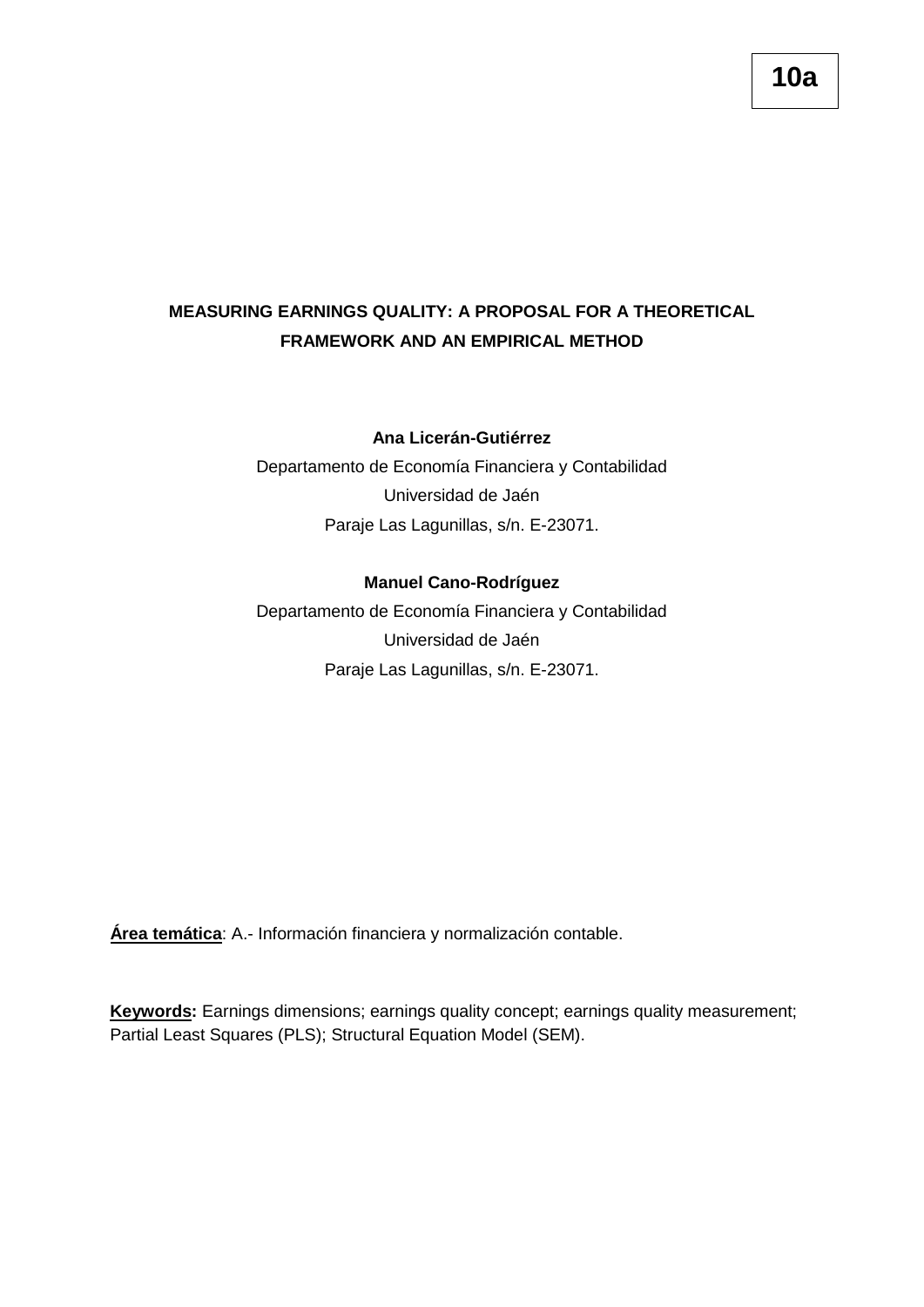## **MEASURING EARNINGS QUALITY: A PROPOSAL FOR A THEORETICAL FRAMEWORK AND AN EMPIRICAL METHOD**

### **Abstract**

In this paper, we stress the importance of earnings quality conceptualization. Based on Dechow et al.'s(2010) classification of earnings quality indicators, we find that earnings properties are linked to earnings quality in a formative way, whereas investors' responsiveness and other external indicators are reflections of earnings quality. Using a simulation process, we prove that earnings-quality measurement methods in previous research are likely to measure earnings quality with substantial error, except when correlations among its components are highly positive. Estimates by second-generation regression methods (specifically, PLS method) prove to be more robust to low or negative correlations among earnings quality dimensions.

**KEYWORDS:** Earnings dimensions; earnings quality concept; earnings quality measurement; Partial Least Squares (PLS); Structural Equation Model (SEM).

### **1- INTRODUCTION**

Earnings quality is arguably the most common topic in empirical research on financial accounting (Licerán-Gutiérrez and Cano-Rodríguez, 2017). Despite the vast literature on this topic, the previous research lacks a sound conceptualization of the earnings quality construct.

Conceptualization is the process by which the researcher specifies the exact meaning of the conceptual variables of the model (in our case, earnings quality) by describing the different dimensions of that variable and the indicators that can be used to measure it (Babbie, 2017) as well as the relationship between the conceptual variable and those dimensions and indicators. This description constitutes an auxiliary theory that links the theoretical model with the real world (Edwards and Bagozzi, 2000).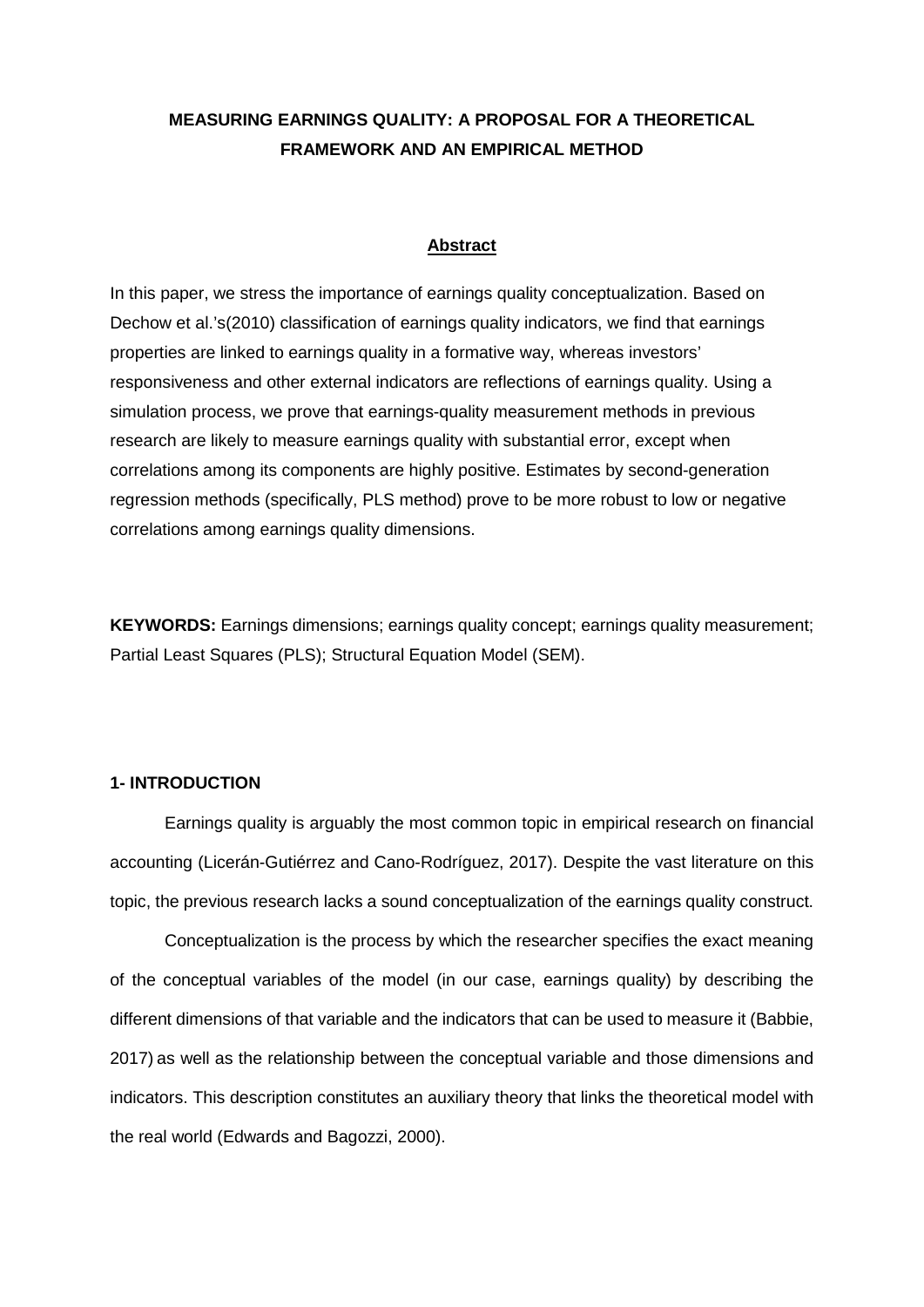The lack of a clear conceptualization of earnings quality has various implications for empirical research. The first implication is the difficulty of interpreting the empirical results. Previous research has employed a large number of earnings quality proxies that represent different earnings properties. Earnings quality measures have been based on (the absence of) abnormal accruals, the existence of discontinuities in cross-sectional distribution of earnings, predictability or smoothness of reported earnings, value relevance of earnings or book values, accounting conservatism, investors' behaviour, or the opinion of external parties. This large diversity makes it very difficult to interpret the empirical results because it is not clear whether all these metrics are actually measuring the same facet of a concept, different facets of a single concept, different concepts, or whether they are substitutes or complements (Ewert and Wagenhofer, 2011).

Dechow et al. (2010) propose a classification of the empirical indicators of earnings quality intro three groups: earnings quality properties, investors' reactions to earnings quality, and other external indicators of earnings quality. Based on their analysis, the authors conclude that earnings quality is a multidimensional concept that is composed of various properties that are expected to increase the usefulness of earnings for decision making. Additionally, these properties are not substitutes, nor is one property superior to the others for all the decision models (Dechow et al., 2010). Despite this multidimensional nature of earnings quality, the vast majority of papers on earnings quality have adopted a single-dimension approach: They analyse only one of the properties of earnings quality (Licerán-Gutiérrez and Cano-Rodríguez, 2017). Moreover, the few papers that develop a multidimensional measure of earnings quality have not undertaken a conceptualization process that clarifies which dimensions are the components of the construct or the nature of the relationship between the construct and the components. Consequently, these multidimensional measures have been criticized because of the subjectivity in the selection of the proxies and their weights or because of the lack of analyses on the relationship among the different proxies (Leuz and Wysocki, 2016; Licerán-Gutiérrez and Cano-Rodríguez, 2017).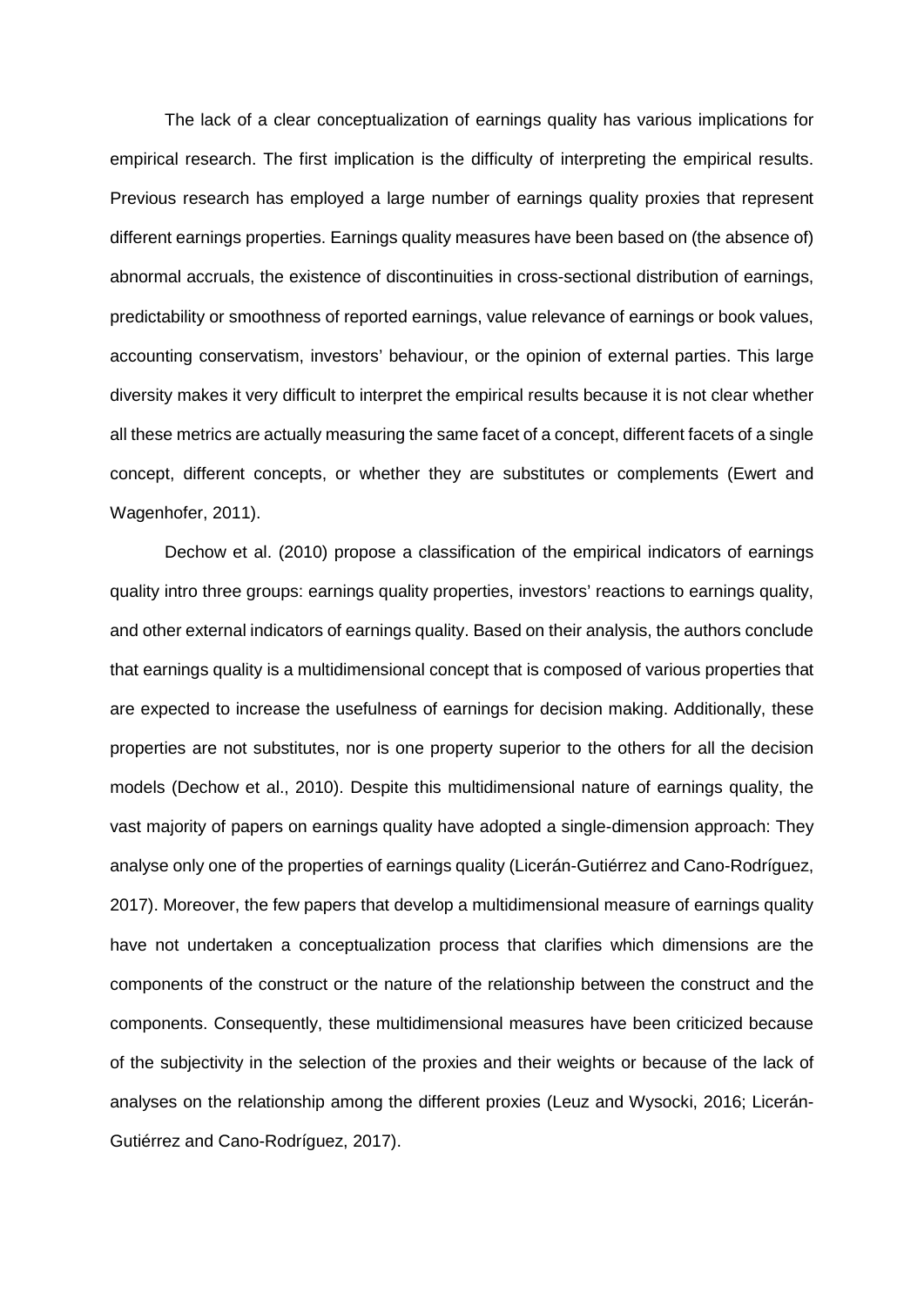In this paper, we contribute to the research on earnings quality by proposing a formal conceptualization of earnings quality concept, analysing the nature of the relationships between the different components and earnings quality construct. Starting from Dechow et al.'s (2010) classification, we argue that the different types of indicators can be related to earnings quality construct in two different ways: Earnings properties are related to the earnings quality concept in a formative way, whereas investors' behaviour and other external indicators relate to earnings quality in a reflective way. We also discuss the implications of these two different forms of relationships for empirical research.

Finally, we propose the use of second-generation regression models for analysing the relationships between earnings quality and other conceptual variables because secondgeneration regression models address both the relationship among conceptual variables and their measurement problem. Using a simulation process, we compare the performance of a second-generation regression model (specifically, a partial least squares (PLS) model) with the three approaches most commonly used for measuring earnings quality: single indicator, equally weighted index of various indicators, and common factor scores from a factorial analysis of various earnings properties. Results show that PLS model outperforms the other approaches except when the correlation between earnings quality dimensions approaches +1. As previous research has shown that the correlation between earnings quality dimensions is nearly 0 and can even be negative, results indicate that PLS model is likely to produce more accurate estimates of earnings quality than traditional methods.

The remainder of the paper is structured as follows: section 2 describes our framework for measuring earnings quality. Section 3 evaluates the extant research on earnings quality, comparing it to the framework previously defined. In section 4, we define a parsimonious model of earnings quality and design a simulation process to compare estimation errors of the PLS approach with traditional methods employed in empirical research on earnings quality. Section 5 concludes the paper.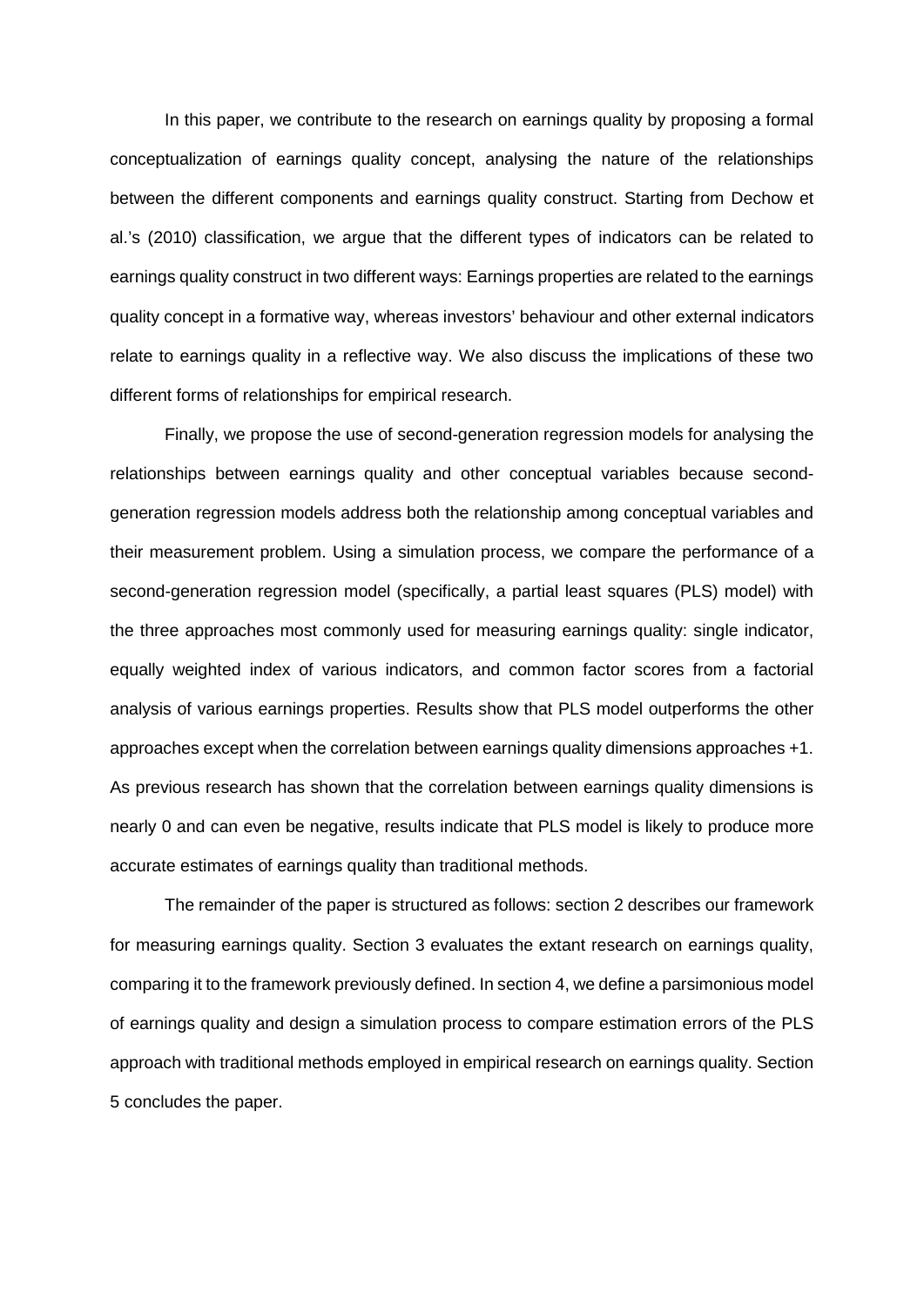### **2- A FRAMEWORK FOR MEASURING EARNINGS QUALITY**

In this section, we provide a general description of the framework for theory-based empirical research in social sciences. Then, we apply this framework to extant research on earnings quality, showing how extant empirical research on this topic has dealt with conceptual specification of earnings quality, operationalization of the empirical measures, and the analysis of the relationships among conceptual variables.

# **2.1- A general overview of the framework for theory-based empirical research in social sciences**

In broad terms, the goal of theory-based empirical research in the social sciences is to test the adequacy of a theoretical model as compared to the real world. To achieve this goal, empirical researchers follow a process that covers two different levels (Bisbe et al., 2007; Babbie, 2017): the conceptual specification level and the operational level.

In the conceptual specification level, the theoretical model is defined. Theoretical models are sets of relationships among different conceptual variables that formalize the key elements of a theory (Bollen, 2002). This level starts with the conceptualization process in which the researcher identifies and specifies the exact meaning of the conceptual variables of interest.<sup>[1](#page-4-0)</sup> It also involves the description of the different aspects of the concept, known as dimensions, as well as the indicators that will be used to measure the concept (Edwards and Bagozzi, 2000; Bisbe et al., 2007; Babbie, 2017). Subsequently, the set of relationships among the conceptual variables that form the model will be determined (Bisbe et al., 2007).

In the operational level, researchers develop specific procedures that will result in empirical observations that represent the conceptual variables in the real world (Babbie, 2017). Finally, by analysing the relationships among the empirical observations that represent the conceptual variables, researchers indirectly test the extent to which the theoretical model is consistent with the real world (Bisbe et al., 2007).

<span id="page-4-0"></span><sup>&</sup>lt;sup>1</sup> We define conceptual variables as the representation of ideas or abstract concepts that researchers establish to design models (Sarstedt et al., 2016).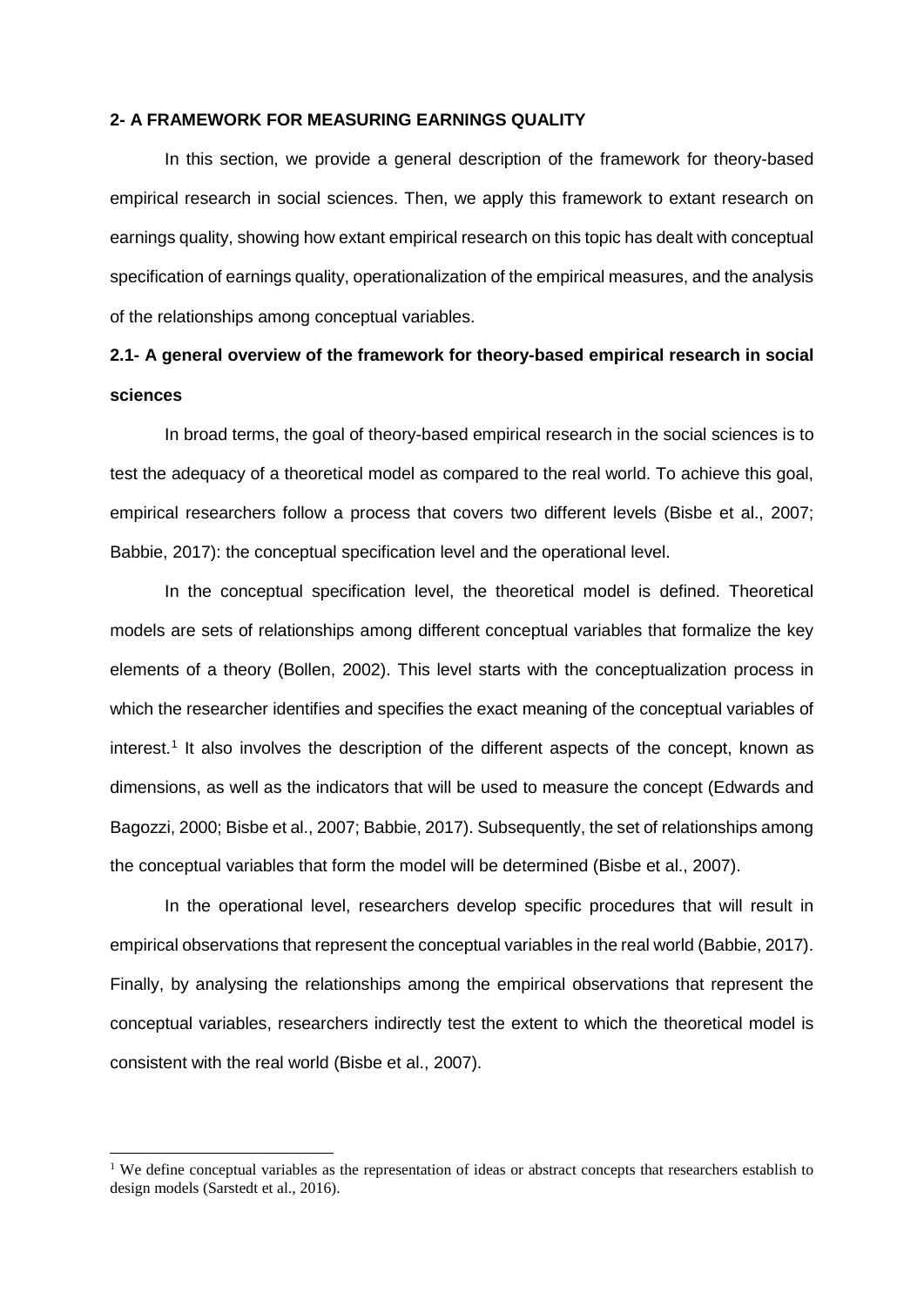### **2.2- Conceptualization, constructs and indicators**

Conceptualization is, therefore, the process by which the exact meaning of the conceptual variables is specified, describing the different dimensions of that variable and the indicators that can be used to measure it (Babbie, 2017). Consequently, the theoretical discussion in theory-based empirical research should describe not only the nature and direction of the relationships among the different conceptual variables but also the specific way in which each of these conceptual variables is measured. This description constitutes an auxiliary theory that links the theoretical model with the real world (Edwards and Bagozzi, 2000). In this sense, Kaplan (1964) differentiates between three methods of obtaining empirical measures for conceptual variables:

(1) Direct observation. When the concept can be simply and directly observed, the researcher can measure it by applying such observation.

(2) Indirect observation. This procedure is applied when the concept is not observed directly but is measured using relatively more subtle or complex methods.

(3) Finally, there are conceptual variables that cannot be observed either directly or indirectly because they are abstract concepts that do not exist in the real world. These conceptual variables are typically called "constructs" or "latent variables", and they can be defined as theoretical creations used to describe a phenomenon of interest (Edwards and Bagozzi, 2000; Bisbe et al., 2007; Babbie, 2017). Although constructs do not exist as entities in the real world, researchers employ them because they help in the organization, communication, understanding or prediction of real things (Babbie, 2017). To operationalize these constructs, the researcher has to specify what the signs of its presence or absence in the real world are and how to capture these signs using observable variables, called indicators (Bisbe et al., 2007).

In addition to the specification of the indicators or the dimensions, conceptualization also requires that researchers determine the nature and direction of the relationships between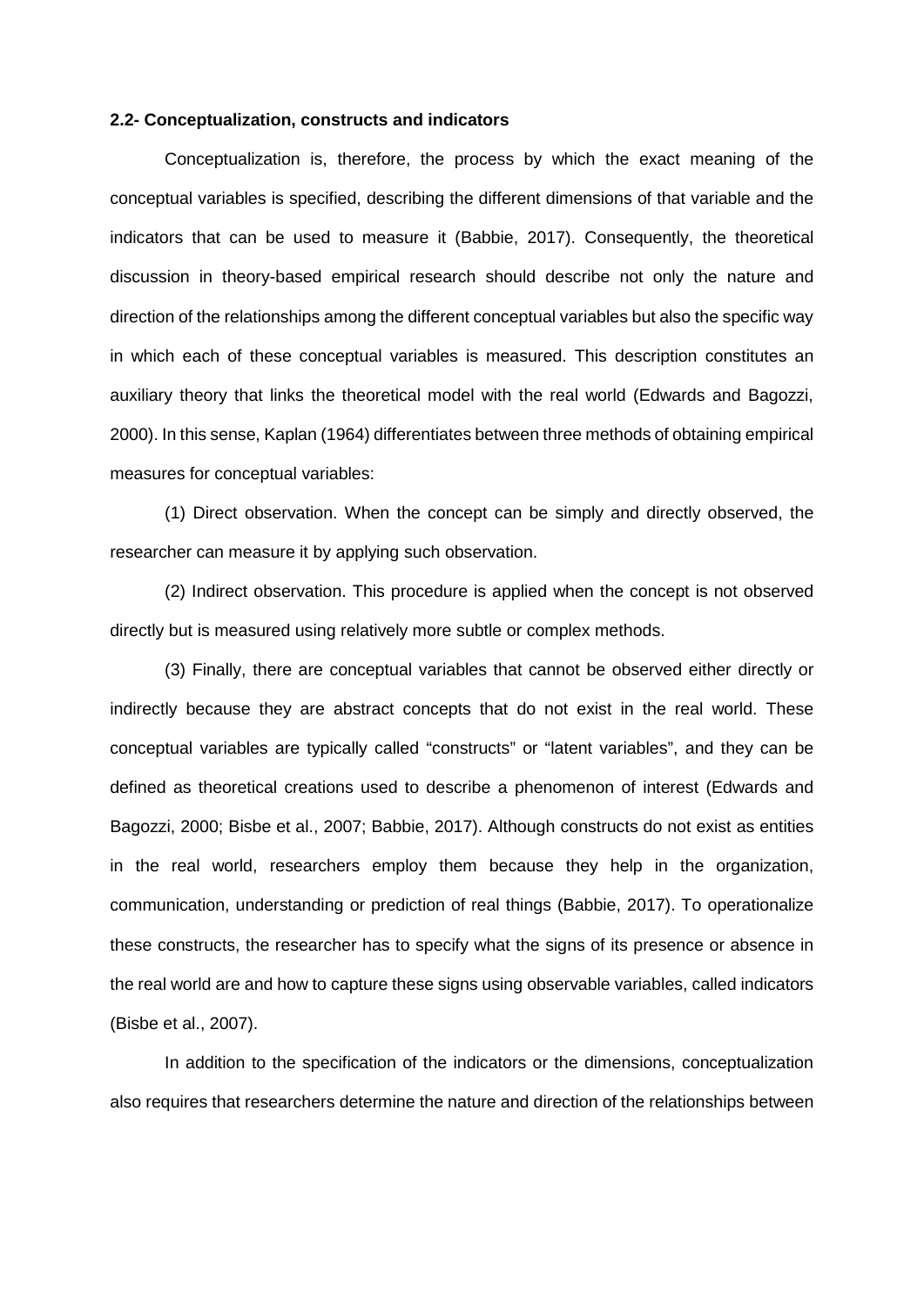the construct and its indicators (Edwards and Bagozzi, 2000).<sup>2</sup> Generally, there are two broad ways in which a construct is related to its indicators: reflective and formative measurement (Sarstedt et al., 2016).

In reflective measurement, indicators are considered error-prone manifestations of the construct in the sense that the presence or absence of that construct produces variations in the value of the indicators (Edwards, 2001). In other words, the variations in the indicators' measures are considered *consequences* of the construct. Mathematically, the relationship between a construct and any of its indicators is usually represented as follows:

$$
x_j = a_j \cdot Y + \varepsilon_j,\tag{1}
$$

where  $x_j$  is each of the observable variables, Y is the construct,  $a_j$  is the slope of the relationship between the indicator and the construct, and *ε<sup>j</sup>* is the measurement error.

In formative measurement, on the other hand, indicators are seen as the inherent constitutive facets of the construct, and therefore, the indicators as a group jointly determine the conceptual meaning of the construct (Bisbe et al., 2007). The construct can be then modelled as a linear combination of the indicators plus an error disturbance (Bollen and Bauldry, 2011) that represents those causes of the construct that have neither been discussed in prior literature nor revealed by exploratory research (Sarstedt et al., 2016). A mathematical representation for a causal indicator formative model would be the following:

$$
Y = \sum_j w_j \cdot x_j + \xi,\tag{2}
$$

where *Y* is the construct,  $x_j$  represents the indicator,  $w_j$  is the structural coefficient of each indicator, and ξ is the error disturbance of the model. These formative indicators will have conceptual unity in the sense that they correspond to the different facets of the concept represented by the construct (Bollen and Bauldry, 2011).

The difference between reflective and formative measurement presents important implications for the operationalization process. Thus, in reflective measurement, all the

<span id="page-6-0"></span><sup>&</sup>lt;sup>2</sup> Some authors believe that both specification of indicators and the description of the nature of their relationship with the construct constitute an auxiliary theory, and therefore, they do not belong to the operational level but to the conceptual level (Edwards and Bagozzi, 2000; Bisbe et al., 2007).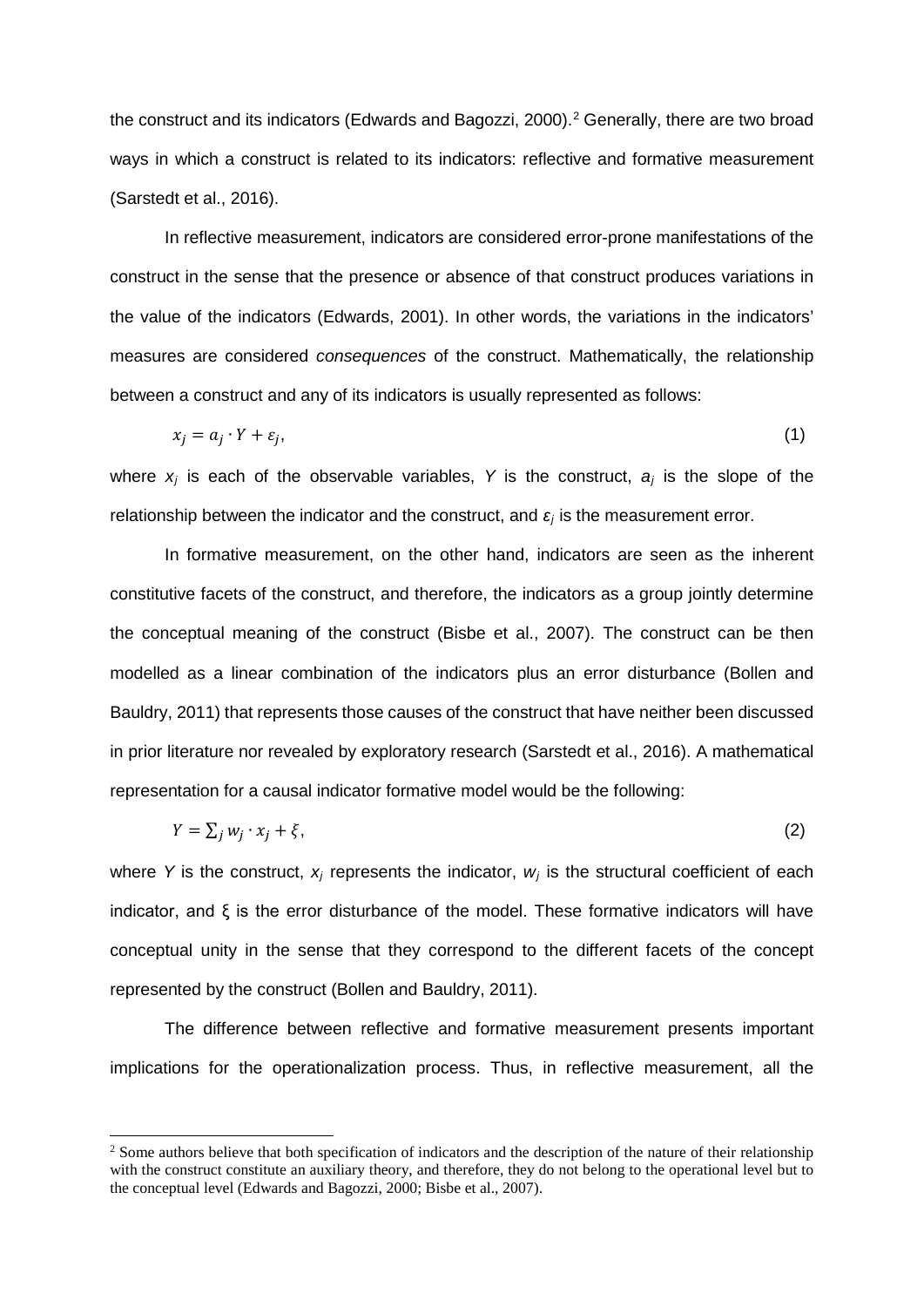indicators of the same construct are expected to be highly correlated given that all of them are affected by the presence of the same construct (Edwards and Bagozzi, 2000). These indicators can be considered interchangeable, and removing a specific indicator would not alter the conceptual domain of the construct (Jarvis et al., 200[3](#page-7-0); Bisbe et al., 2007).<sup>3</sup> Consequently, researchers do not need to use all the available indicators because a sample of them can be sufficient for measuring the concept, as long as convergent and discriminant validity tests support its consistency.

Unlike reflective measurements, indicators in formative models are not necessarily highly correlated because they do not share the same causes.<sup>[4](#page-7-1)</sup> More importantly, they cannot be considered interchangeable: The omission of an indicator would imply that one of the constitutive facets of the construct is left out, thereby changing the definition of the construct (Jarvis et al., 2003). Therefore, it will not be enough to use a sample of indicators to measure the concept; instead, a full census of the indicators would be required (Bisbe et al., 2007).

The determination of the reflective or formative nature of the relationships among the conceptual variable and its indicators is a key feature of conceptualization because misspecification of these relationships may have serious consequences for the conclusions that are drawn. Various papers have demonstrated that the application of a reflective (formative) measurement model to a truly formative (reflective) construct leads to inaccurate conclusions about the structural relationships among constructs (Jarvis et al., 2003; MacKenzie et al., 2005; Chang et al., 2016). To help researchers select the proper model, Jarvis et al. (2003) compile a set of decision rules for determining whether a construct is formative or reflective. Table 1 reports these rules.

#### TABLE 1 HERE

### **2.3- A proposal for earnings quality conceptualization**

<span id="page-7-0"></span><sup>&</sup>lt;sup>3</sup> The fewer indicators included in the model, however, the lower the reliability of the set of indicators.<br><sup>4</sup> Given that all formative indicators influence the same construct, some correlation among them can be expected

<span id="page-7-1"></span>but the model does not assume nor require it (Jarvis et al., 2003).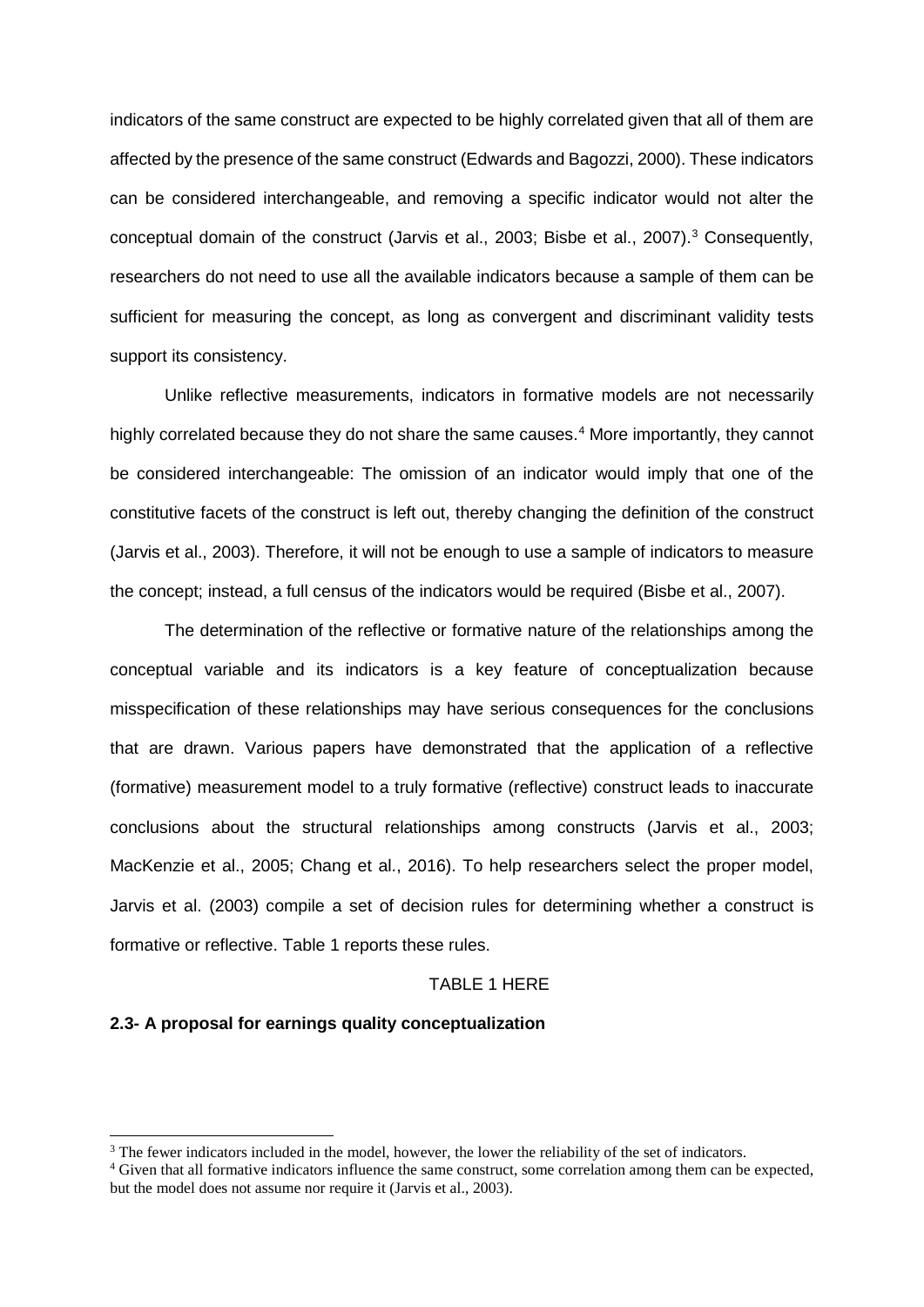According to the previous framework, research on earnings quality should start with the conceptualization of the conceptual variable, that is, the specification of the exact meaning of earnings quality, its indicators, and the relationships (reflective or formative) between them.

Regarding the exact meaning of earnings quality, neither the Financial Accounting Standards Board (FASB) nor the International Accounting Standard Board (IASB) provide a formal definition of earnings quality within their conceptual frameworks. Using the terminology from the FASB's Statement of Financial Concepts No. 1, Dechow et al. (2010) define earnings quality as follows: "Higher quality earnings provide more information about the features of a firm's financial performance that are relevant to a specific decision made by a specific decisionmaker". According to this definition, earnings quality would be a non-observable construct, and therefore, empirical researchers need to specify the methods to operationalize this conceptual variable.

Although the IASB and the FASB do not specify the meaning of earnings quality, they provide a list of qualitative characteristics that are expected to increase the utility of financial information (IASB, 2010). Consistent with this approach, empirical research on earnings quality has developed a wide range of proxies for representing earnings quality, including measures for persistence, predictability, smoothness, accruals quality, value relevance, and conservatism (these proxies have been surveyed, for example, in Schipper and Vincent, 2003; Dechow and Schrand, 2004; Dechow et al., 2010; Licerán-Gutiérrez and Cano-Rodríguez, 2017). Despite the large number of empirical proxies for earnings quality and the vast research on this topic, there is a lack of theoretical explanations about whether these metrics are measuring the same facet of the construct, different facets of a single construct, or different constructs, as well as whether they are substitutes or complements (Ewert and Wagenhofer, 2011). In other words, the nature and direction of the relationships between these proxies and the earnings quality construct has been scarcely studied.

Dechow et al. (2010) classify these proxies into three categories: properties of earnings, investor responsiveness to earnings, and external indicators of earnings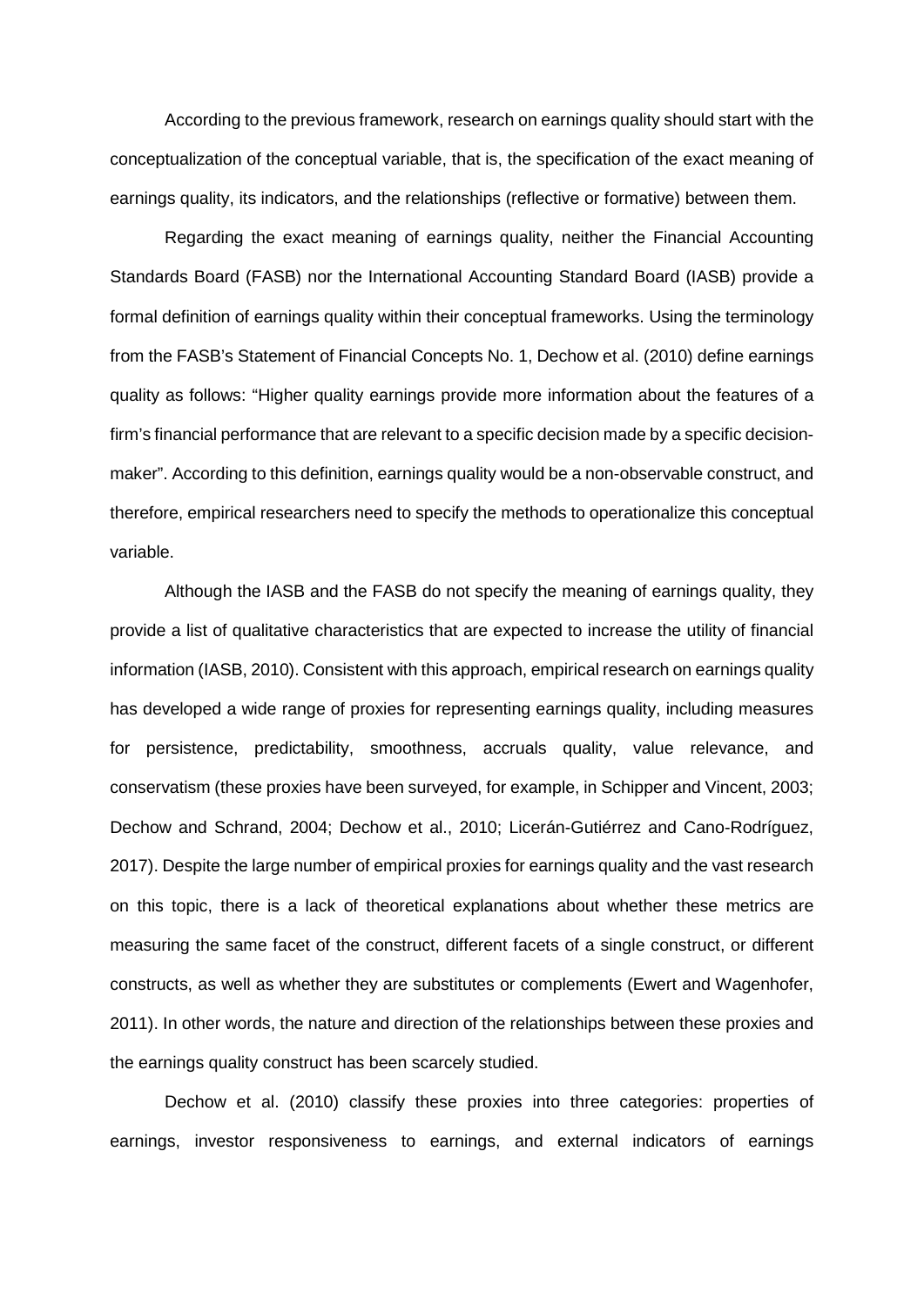misstatements. Next, we discuss the direction of the theoretical relationship between these three categories and earnings quality.

Properties of earnings are those characteristics that are expected to affect the usefulness of reported earnings in the decision-making process. Earnings management, earnings smoothing, earnings predictability or conservatism are typical examples of such characteristics (Licerán-Gutiérrez and Cano-Rodríguez, 2017). A common feature of these characteristics is that they are jointly determined by the fundamental performance of the company, the ability of the accounting system to measure such performance, and the manager's decisions regarding the accounting system (Dechow et al., 2010). In other words, managers make accounting choices that affect these properties, thereby increasing or decreasing the earnings quality level. According to this, Jarvis et al.'s conditions for justifying the modelling of a construct in a formative fashion prevail in the case of the properties of earnings: The direction of the relationship is from the measures to the construct (changes in the properties cause changes in earnings quality); earnings properties are not substitutable nor interchangeable, and they are not highly correlated (Dechow et al., 2010); finally, the different properties do not share the same nomological network or have the same antecedents and/or consequences. In summary, the relationship between earnings properties and earnings quality appears to be formative.

The other two categories of earnings quality proxies defined by Dechow et al. (2010) are the investor responsiveness to earnings and the external indicators of earnings misstatements. Investor responsiveness to earnings constitutes the measures of the influence of earnings on equity investors' decisions, typically representing the relationship between accounting earnings and market returns.<sup>[5](#page-9-0)</sup> The measures included in the third category (external indicators of earnings misstatements) are indicators of the existence of problems with the quality of earnings issued by an external party. These measures are SEC Accounting and

<span id="page-9-0"></span> $<sup>5</sup>$  The typical proxies for investor responsiveness are earnings response coefficient (ERC) and  $R<sup>2</sup>$  from the earnings-</sup> return model (Dechow et al., 2010)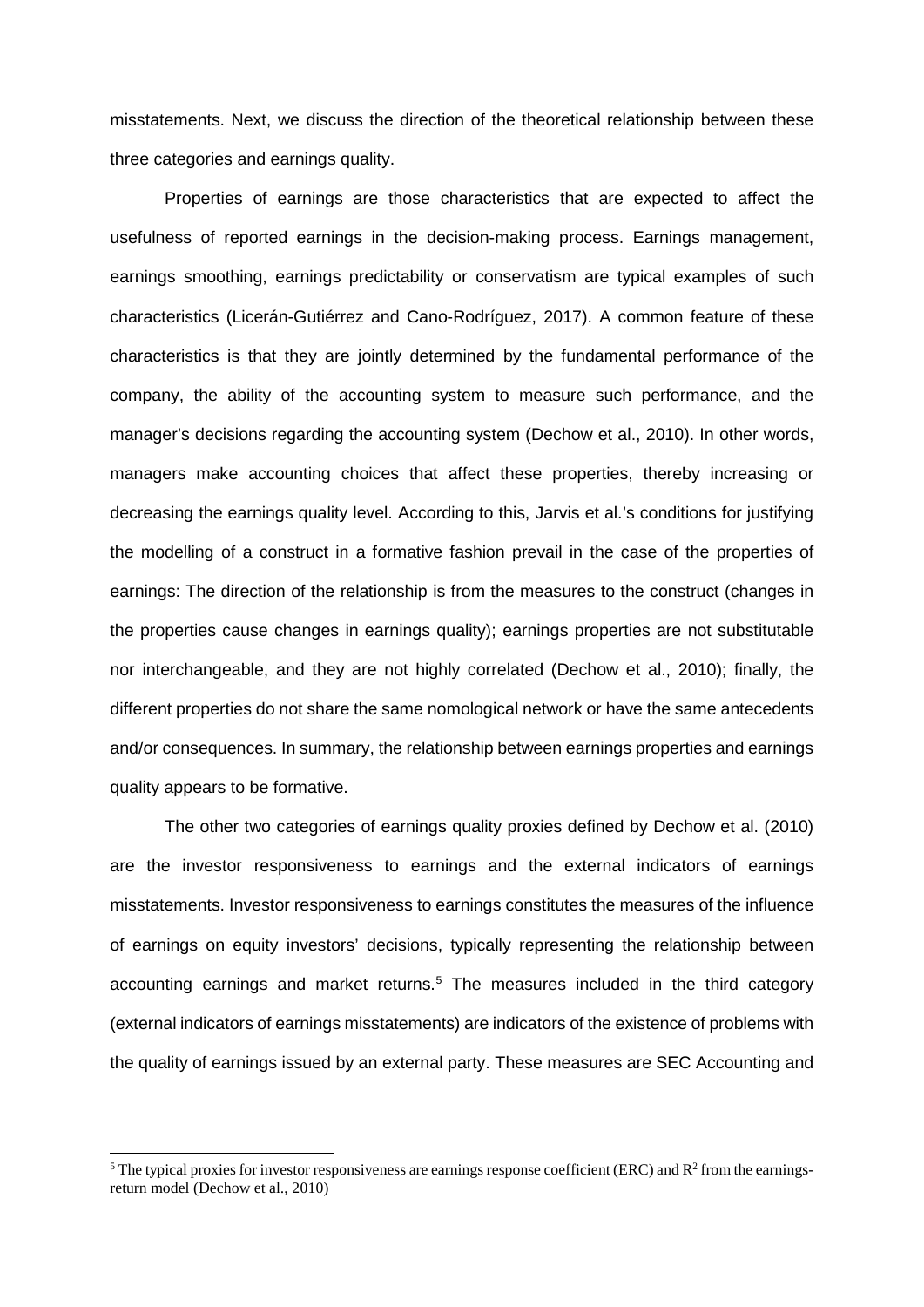Auditing Enforcement Releases, restatements, and reported internal control procedure deficiencies (Dechow et al., 2010).

These two categories of earnings quality can be considered consequences of the observation of the earnings quality level by an external party (investors, the SEC, or auditors). There would be a reflective relationship, therefore, among the earnings quality construct and the investor responsiveness and external indicators measures.

In summary, earnings quality can be considered a non-observable construct. Dechow et al. (2010) identify three categories of measures that have been previously used as proxies of earnings quality (earnings properties, investors' responsiveness, and external indicators of earnings misstatements). We provide a theoretical analysis of the relationships between the measures of these three categories and the earnings quality construct. Our conclusions are graphically represented in figure 1.

### FIGURE 1 HERE

Earnings properties are related to earnings quality in a formative way, whereas investors' responsiveness to earnings and external indicators of misstatements are reflections of earnings quality. This difference is relevant because, as previous research has demonstrated, applying a reflective (formative) measurement model to a truly formative (reflective) construct strongly affects the results and can lead to erroneous conclusions (Jarvis et al., 2003; MacKenzie et al., 2005; Chang et al., 2016).

Consequently, the formative approach is more suitable for measuring earnings quality through earnings properties. The use of this approach requires a census of all the dimensions that define the construct because removing one of those dimensions would alter the conceptual domain of the construct (Bisbe et al., 2007).

When measuring earnings quality using investors' responsiveness to earnings or external indicators of earnings misstatements, the researcher should adopt a reflective approach. This implies that all the indicators are reflections of the same construct, and consequently, it is not necessary to use a full census of indicators.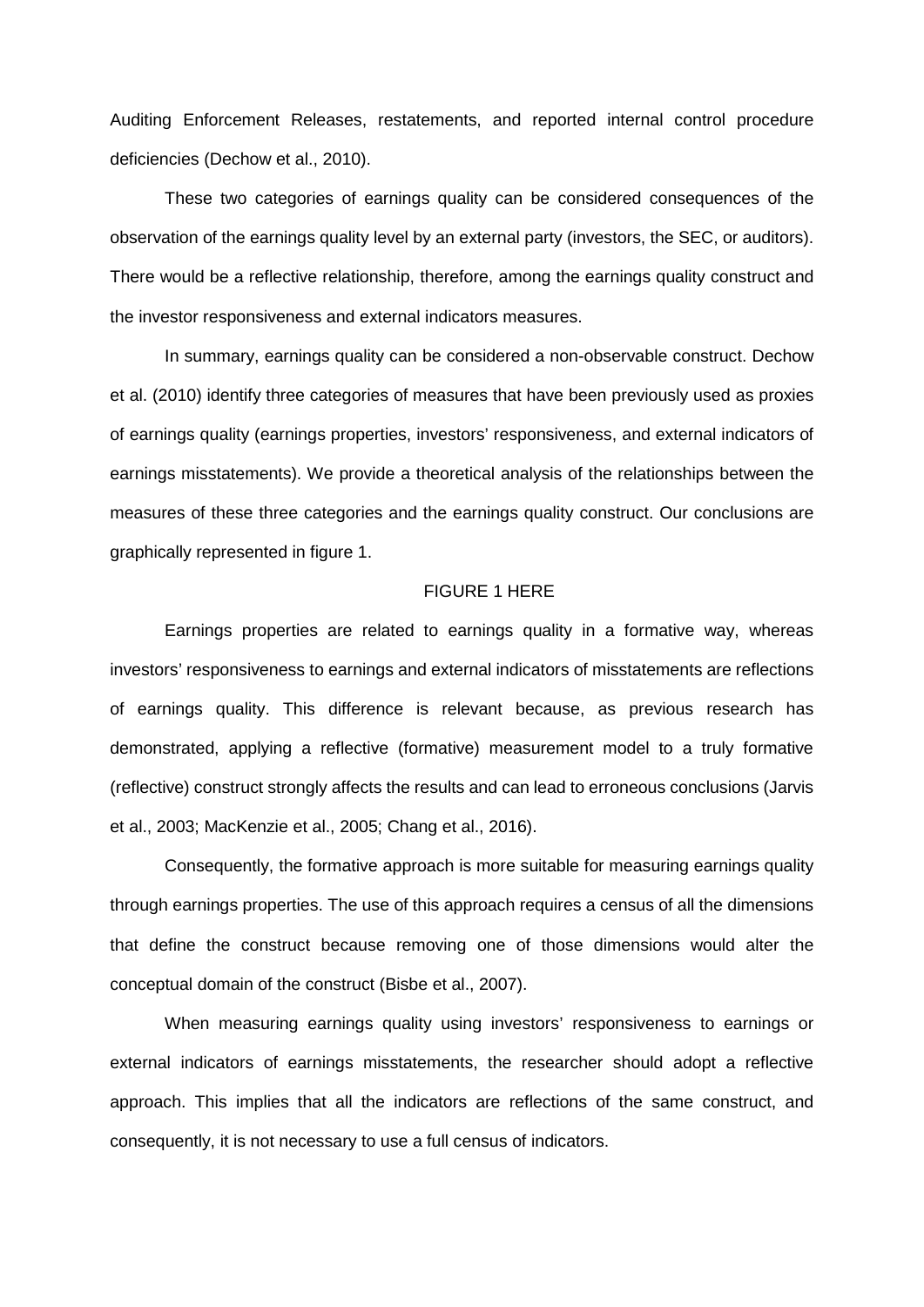The next step after defining the model for measuring earnings quality is to determine the relationships between the dimensions of earnings quality and the indicators used to operationalize them. Independent of the formative (earnings properties) or reflective (investors' responsiveness or external indicators of misstatements) approaches used, we consider that the different empirical indicators that have been previously used in accounting research for each dimension of earnings quality can be considered reflections of the underlying construct.

The reflective relationship between dimensions and indicators can be observed for the reflective dimensions as well.

### **3- AN EVALUATION OF THE EXTANT EMPIRICAL RESEARCH ON EARNINGS QUALITY**

In this section, we compare the methods that empirical researchers have commonly applied for measuring earnings quality with the framework described in the previous section.

A remarkable feature of the empirical research on earnings quality is that, despite the consensus on its multidimensional nature, most of the empirical works are based on singleindicator analyses (Licerán-Gutiérrez and Cano-Rodríguez, 2017). That is, most previous empirical works that have measured earnings quality have represented it using only one empirical proxy that is assumed to fairly represent the construct. More specifically, most empirical works on earnings quality have relied on indicators of one of the properties of earnings described by Dechow et al. (2010), particularly earnings management (Licerán-Gutiérrez and Cano-Rodríguez, 2017).

The use of a single indicator for measuring the earnings quality construct produces two problems that can lead to misspecification: conceptual misspecification and noisy measures problems.

Regarding the first problem, we have discussed the fact that the properties of earnings are related to earnings quality in a formative way. As the proper measurement of a construct using a formative model requires the use of a full census of its dimensions to measure earnings quality using earnings properties (Bisbe et al., 2007), given that the omission of any dimension can imply a relevant change in the definition of the construct (Jarvis et al., 2003), a full census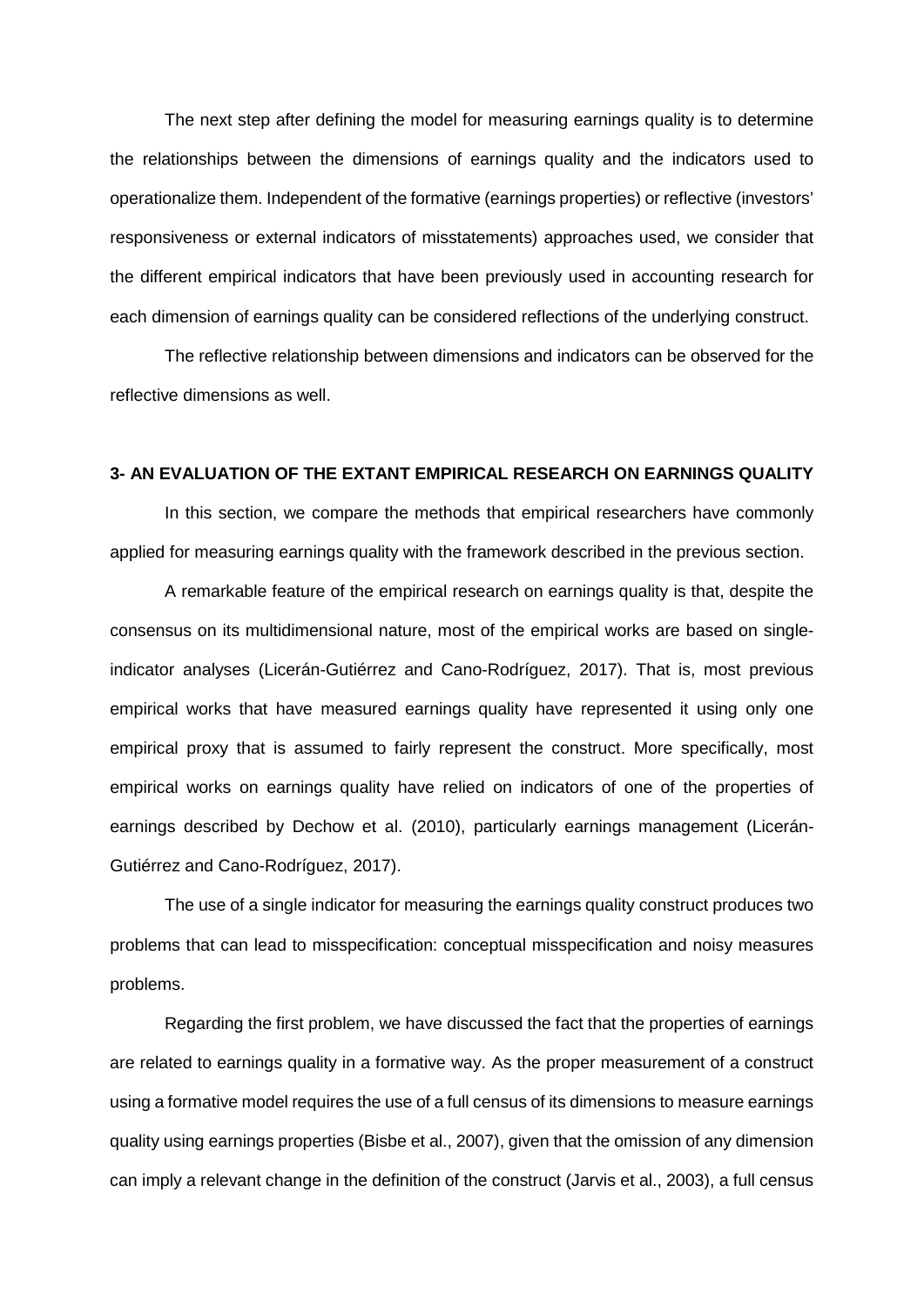of these properties is also required. Therefore, by using a single instrument, researchers are incurring a conceptual misspecification of the construct, as they are not including the other dimensions of earnings quality. The observed relationships, therefore, cannot be considered relationships between earnings quality and other variables but, at best, relationships between those other variables and the specific dimension of earnings quality that has been measured through the instrument.

On the other hand, instruments are usually empirical observations that represent the underlying dimension with an error. By using only one of these instruments, the authors are employing noisy estimations of the dimension. Moreover, as the dimension represented by the instrument is not observable, the size of the measurement error is unknown.

Although the vast majority of papers on earnings quality have used only one instrument, a few studies have tried to develop a multidimensional measure of earnings quality (Licerán-Gutiérrez and Cano-Rodríguez, 2017). These papers have followed two different approaches for developing a multidimensional measure of earnings quality. The most common approach (Bhattacharya et al., 2003; Leuz et al., 2003; Biddle and Hilary, 2006; Burgstahler et al., 2006; Doupnik, 2008; VanTendeloo and Vanstraelen, 2008; Beatty et al., 2010; Boulton et al., 2011; Gaio and Raposo, 2011; Healy et al., 2014; Jung et al., 2014) consists of the computation of various indicators for the different properties of earnings, combining them into an equalweighted index of the ranking values of these indicators. The second approach consists of the estimation of the common factor scores from a factor analysis of several proxies of the different properties of earnings (Francis et al., 2008; Bhattacharya et al., 2012).

Despite the effort of these papers to develop multidimensional measures of earnings, none of them presents a formal theoretical discussion on how the developed measures are related to earnings quality construct. Consequently, these methods present several flaws (Leuz and Wysocki, 2016; Licerán-Gutiérrez and Cano-Rodríguez, 2017) related to the subjectivity in the selection of the proxies and their weights or the lack of analyses of the relationship among the proxies. Next, we discuss how these flaws can affect to the two aforementioned approaches.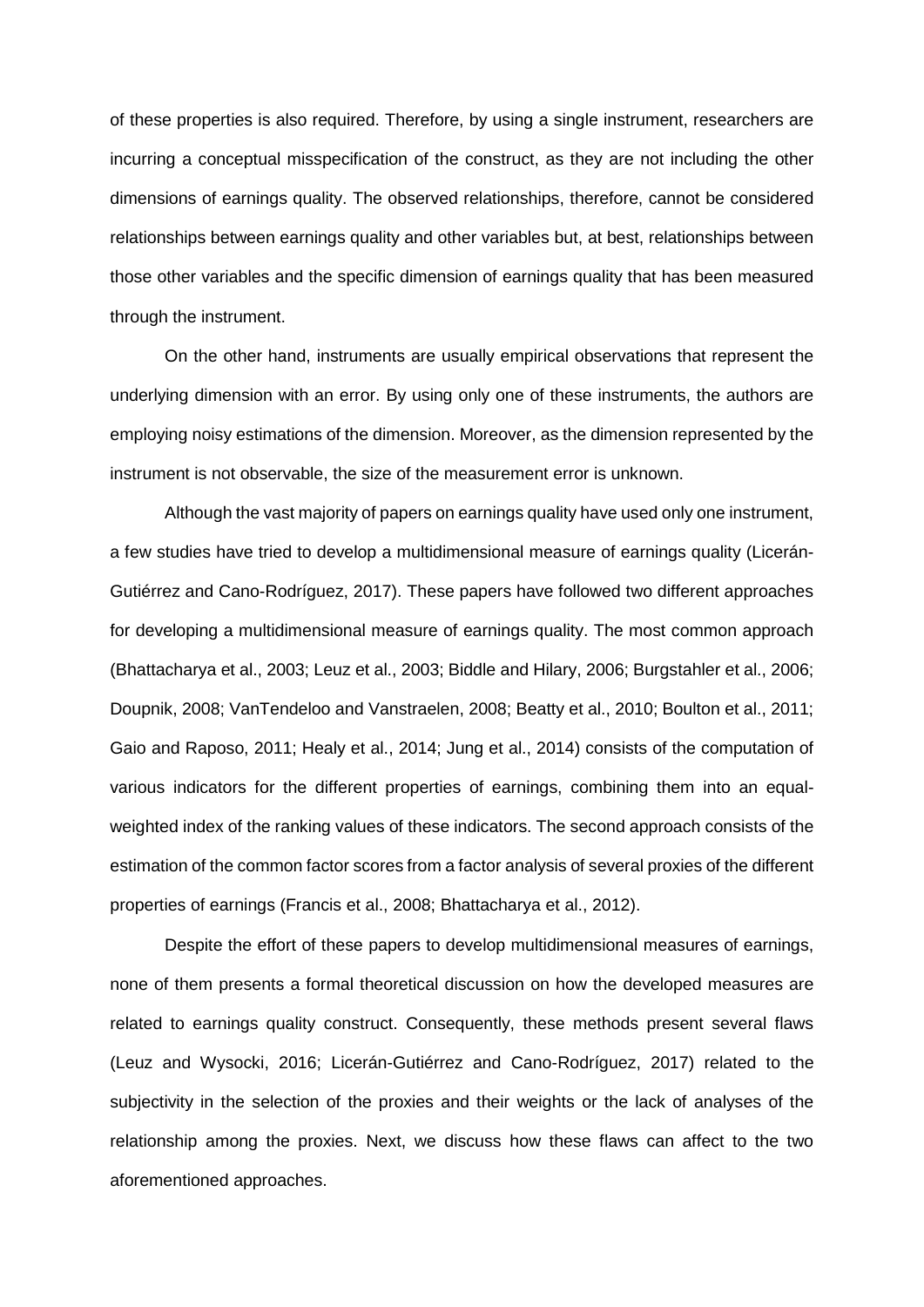The first approach (equal-weighted index) employs a formative measurement of earnings quality, as earnings quality is measured through the aggregation of the values of the indicators that are proxies for the various facets of the construct. In formative measurement, however, all facets must be included in the analysis, as the absence of any of them can alter the definition of the construct (Jarvis et al., 2003). Consequently, the proper implementation of this approach would require that authors use at least one indicator for each earnings quality dimension. Most of the papers that have used this approach, however, do not include indicators for all the earnings quality properties.<sup>[6](#page-13-0)</sup> Moreover, none of the papers present any formal theoretical analysis of the expected relationships between the selected indicators and earnings quality construct. Because of this lack of analysis, indicators relating in a reflective way with the construct may be included as components of the index, thereby producing model misspecification.

A second problem with this approach is the subjectivity associated with indicator weights. The common approach is to consider that all proxies have the same weight in the index, but there is no guarantee that all dimensions have the same influence on the earnings quality construct. Additionally, as the papers do not discuss whether the proxies measure the same or different dimensions (Ewert and Wagenhofer, 2011), it is common for the authors to include a different number of indicators for each dimension, thereby over or underweighting a dimension if its number of indicators is higher or lower than the number of included indicators for the other dimensions.

Regarding the second approach (common factor scores), it would be compatible with a reflective measurement of earnings quality, as earnings quality is captured by the common variance of all indicators. This method would be adequate if the indicators are related to earnings quality in a reflective way. The empirical papers that have followed this approach, however, have used indicators that represent the different properties of earnings, which are

<span id="page-13-0"></span><sup>&</sup>lt;sup>6</sup> According to Licerán-Gutiérrez and Cano-Rodríguez (2017), the only work that used proxies for all properties of earnings is Gaio and Raposo (2011).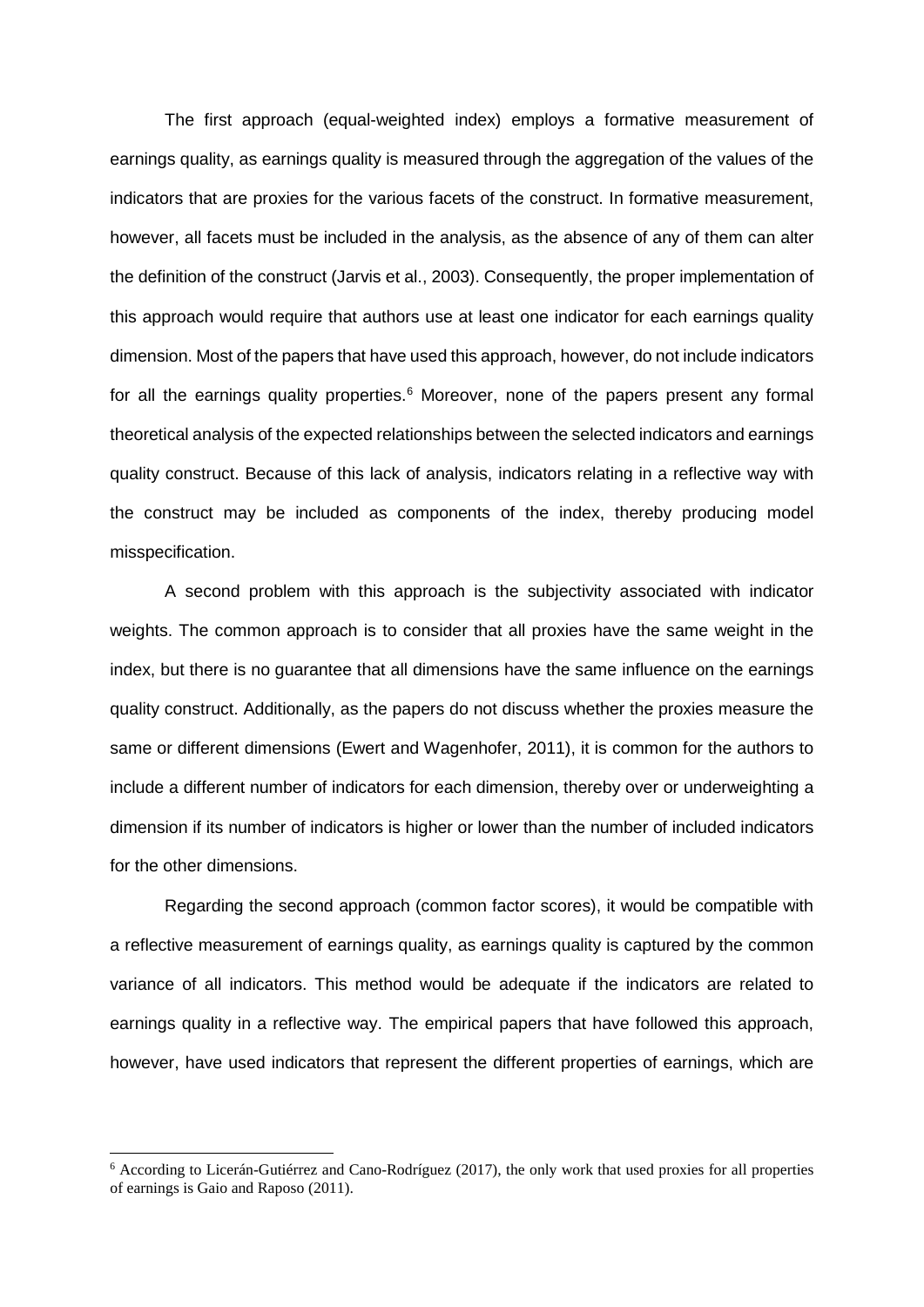related to earnings quality in a formative way, producing model misstatement that can lead to biased estimates (Jarvis et al., 2003; MacKenzie et al., 2005; Chang et al., 2016).

In summary, the review of the extant research on earnings quality shows the absence of a sound conceptual specification of the earnings quality construct in most of previous papers on the topic. The vast majority of the papers do not address the measurement problem of earnings quality, using only one indicator for one facet of the construct. These papers, therefore, do not take into account the influence of the other dimensions of the same construct or the interactions among them. Moreover, there is no analysis of the importance of a given dimension in the construct or the potential measurement error when representing the dimension by its specific indicator.

Although a few studies try to develop a multidimensional measure of earnings quality, the results of the implemented approaches are likely to be influenced by several limitations because of the absence of a sound conceptual specification. In other words, it is necessary to specify the dimensions that conform to the construct and the way in which those dimensions are related to the construct. By specifying these issues, problems such as the absence of some dimensions in a formative approach or the mix of dimensions that are related in both formative and reflective approaches can be avoided. Additionally, it is necessary to indicate which dimension is represented by each indicator in order to ensure that the researcher is including indicators for all the dimensions to be measured and to avoid underweighting or overweighting certain dimensions because of the number of included indicators.

Finally, previous research has relied mainly on first-generation regression models (mainly ordinary least squares). These regression models are, however, limited when it is necessary to test complicated relationships in a single statistical test (Gefen et al., 2000; Nitzl, 2016). The use of first-generation methods, therefore, provides a simplified vision of the relationships among earnings quality and its causes or consequences. These models are then too limited to consider issues such as the appropriate weights of the dimensions in the formation of earnings quality construct, the relationships among them, or the influence of the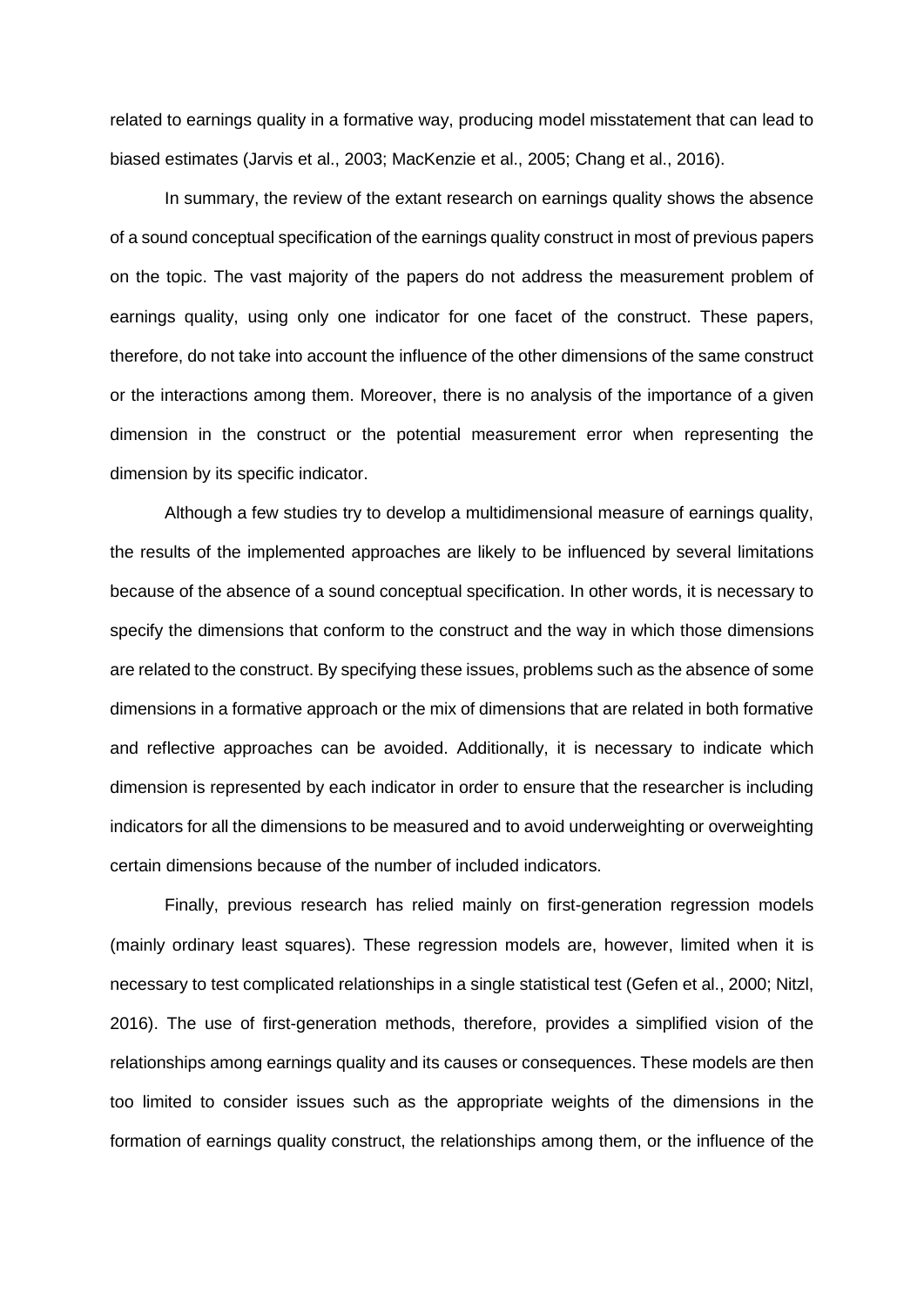measurement error. These issues, however, can be controlled using second-generation regression models such as covariance- or variance-based structural equation models.

# **4- A COMPARISON OF THE PERFORMANCE OF THE METHODS EMPLOYED TO MEASURE EARNINGS QUALITY**

In this section, we conduct a simulation process to compare the estimates of the different approaches that have been previously used to measure earnings quality. In addition, we also add the estimates from a second order regression method, specifically, a PLS method.<sup>[7](#page-15-0)</sup>

### **4.1- Description of the simulation process**

-

In this simulation process, we estimate the influence of a non-observable earnings quality construct (noted by *EQ*) on a dependent variable (noted as *DEPENDENT*). The earnings quality construct *EQ* is formed by two dimensions ( $EQ_1$  and  $EQ_2$ ), with a formative relationship between the construct and its dimensions. We consider three available instruments for estimating each dimension ( $eq_{11}$ ,  $eq_{12}$ , and  $eq_{13}$  for  $EQ_1$  and  $eq_{21}$ ,  $eq_{22}$ , and *eq23* for *EQ2*). Figure 2 presents the relationships of the simulated model.

### FIGURE 2 HERE

We first simulate the values of the two earnings dimensions  $EQ_1$  and  $EQ_2$ . We define them as normal variables with 0 mean and standard deviation equal to 1; *r* is the value of the Pearson correlation coefficient between these two random variables. To assess the influence of the correlation between the two earnings components on the estimates of the different approaches, we repeated the simulation process for different values of parameter *r*, ranging from −0.9 to +0.9 with an increase of 0.1.

After simulating the values of the two earnings components, we computed the value of earnings quality construct according to the following equation:

<span id="page-15-0"></span><sup>&</sup>lt;sup>7</sup> We prefer the PLS method – which is a variance-based structural equation model – over the covariance-based structural equation model because PLS method is particularly suitable for composite-based modeling (Bagozzi, 2011; Becker et al., 2013) and because, as previously discussed, the relationship between earnings properties and earnings quality construct can be considered formative.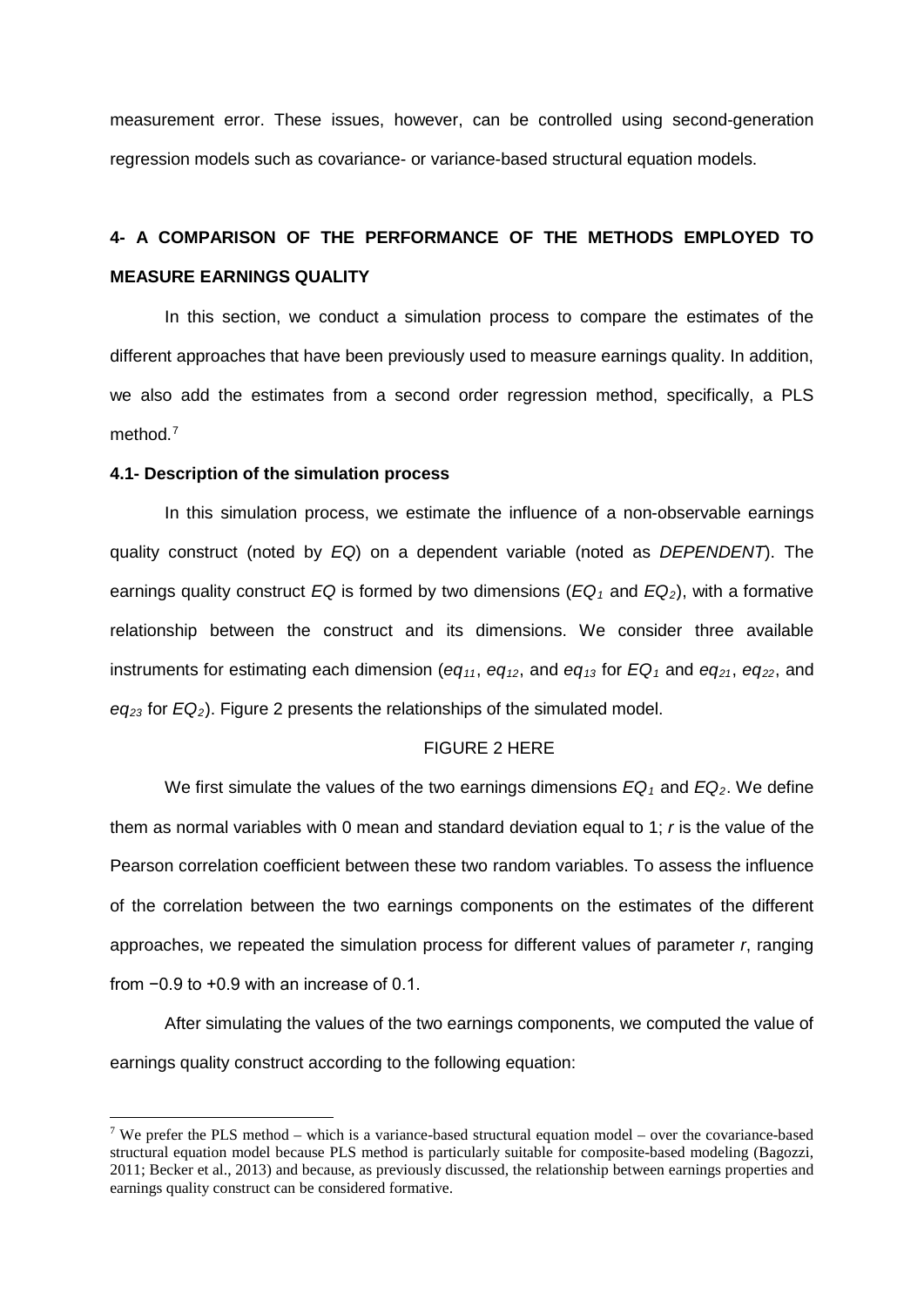$EQ = b_1 \cdot EQ_1 + b_2 \cdot EQ_2 + \varepsilon_1.$ 

*EQ* represents the earnings quality construct, where  $EQ_1$  and  $EQ_2$  are the two dimensions that form the construct.  $b_1$  and  $b_2$  are the parameters indicating the weight of each dimension. We assume that the researcher does not know the values of these weights, so we randomly generated the values for parameter  $b_1$  from a uniform distribution between 0 and 1, computing parameter *b2* as 1−*b1*. The error term of the equation (*ε1*) is also generated from a normal distribution with zero mean and is uncorrelated with all the other random variables. We also assume that the standard deviation of this error is not observable, so we generated a random variable distributed uniformly between 0.1 and 0.5 as the standard deviation of the measurement error.

After computing the values of *EQ*, we standardized this variable by subtracting its mean and dividing by its standard deviation to get a variable with null mean and standard deviation equal to 1.

We then computed the values of the dependent variable according to the following equation:

 $DEPENDENT = a \cdot EQ_{st} + \varepsilon_2,$ 

where *DEPENDENT* denotes the values of the dependent variable; *a* is the coefficient of the linear relationship between the dependent variable and the standardized values of the earnings quality construct; the error term (*ε2*) is simulated from another normal standard variable with 0 mean and independent from any other random variable. The standard deviation of this error is computed to make the standard deviation of *DEPENDENT* equal to 1. Additionally, we set the value of parameter *a* as 1.[8](#page-16-0)

Then, for each earnings quality dimension  $(EQ_1)$  and  $EQ_2)$ , we simulated three indicator variables (*eq11*, *eq12*, and *eq13* as indicators of *EQ1* and *eq21*, *eq22*, and *eq23* as indicators of *EQ2*). We computed these indicators according to the following equation:

$$
eq_{ij} = \delta_{it} \cdot EQ_i + \varepsilon_{ij}.
$$

<span id="page-16-0"></span><sup>8</sup> We repeated the simulation process with different values for parameter *a* (specifically, 0.5 and 0.1). Results (untabulated) were not qualitatively different from those reported.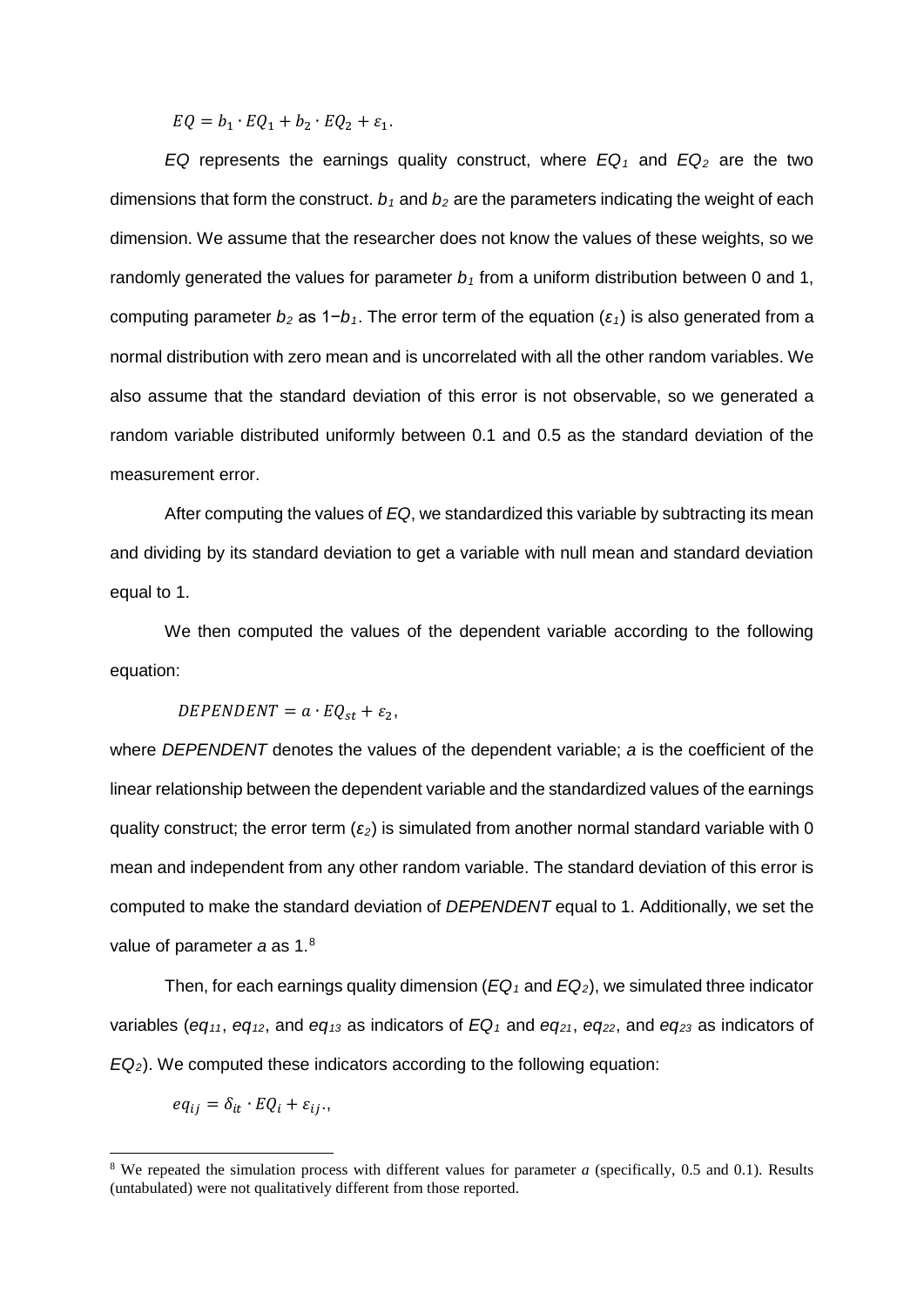where *eq<sub>ii</sub>* represents each indicator; *EQ<sub>i</sub>* is the earnings quality component represented by that indicator; parameter *δit* represents the relationship between the indicator and the component; and *εij* is the error term, which is generated from a normal distribution with a zero mean and is uncorrelated with all the other variables. The standard deviation of this error is computed to make the standard deviation of the indicator equal to 1. Additionally, we assume that the researcher does not know the exact relationship between the indicators and the components ( $\delta_i$ ), so the values of  $\delta_i$  were randomly generated from a uniform distribution between 0.1 and 0.5

We use this simulation process to compare the following four approaches to estimating earnings quality:

- 1. As the most extensively used approach in previous literature has been the selection of a single proxy, we selected only one of the indicators (specifically, *eq11*) as the first earnings quality proxy.
- 2. The second approach is an equally weighted index, the most common approach in previous literature to multidimensional measures of earnings quality. Consistent with previous research, we computed this index as the average decile ranking of the six indicators for each observation. Given that the other earnings quality variables are distributed normally with mean of 0 and standard deviation of 1, and to avoid the potential bias effect of the metrics of the latent variables (Aguirre-Urreta and Marakas, 2012; Chang et al., 2016), we standardized the values of the index by subtracting its mean and dividing the result by its standard deviation.
- 3. In the third approach, we computed earnings quality as the common factor scores from the factorial analysis of the six earnings components, consistent with previous papers that used this method (Francis et al., 2008; Bhattacharya et al., 2012).
- 4. Finally, we estimated PLS regression, considering that earnings quality is a nonobservable construct that is formatively related to two other non-observable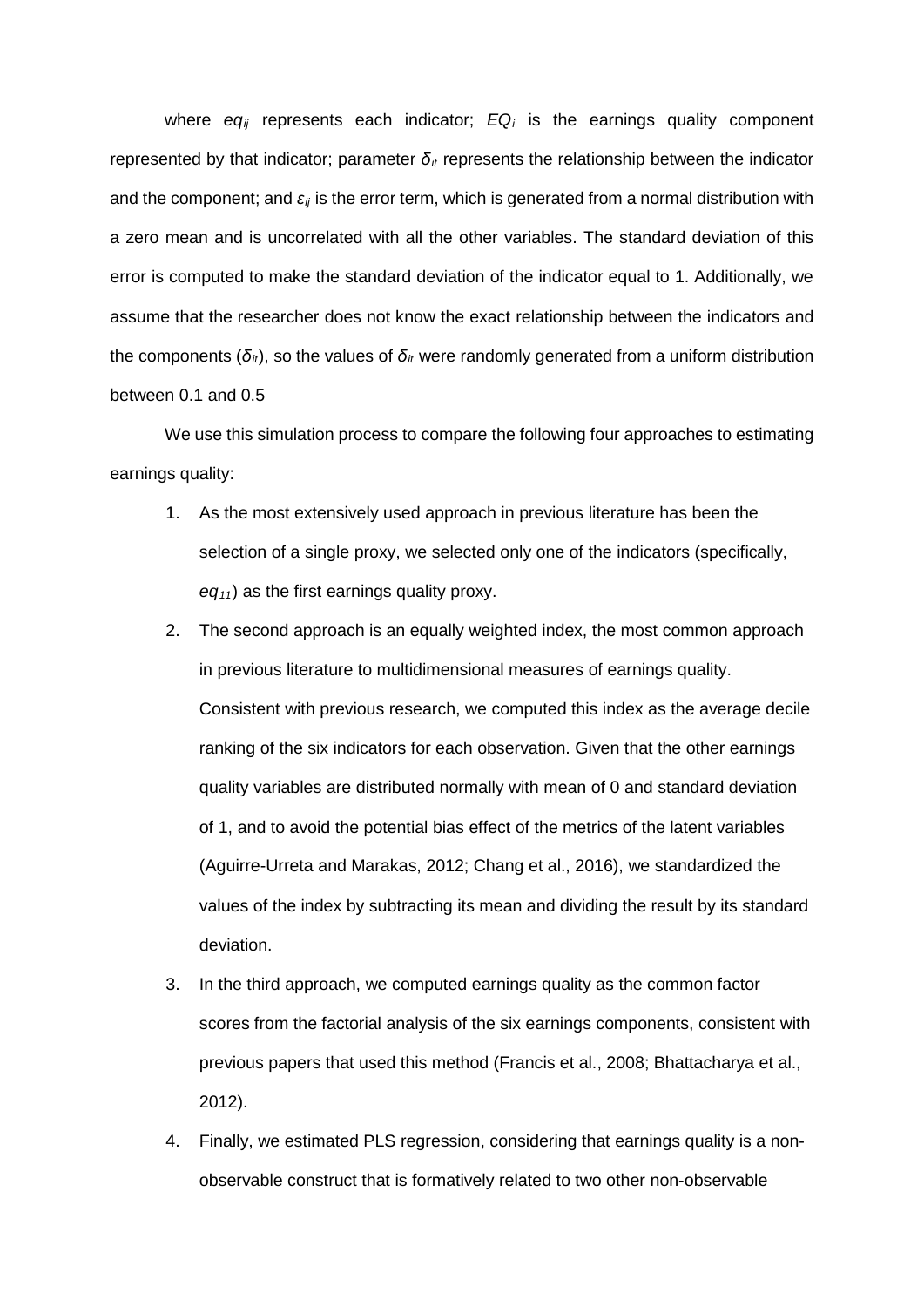constructs (*EQ1* and *EQ2*) and considering that the relationship between the constructs and the indicators is reflective.

For each variable, we generated 20,000 observations and estimated the coefficients for the linear relationships between the dependent variable and each of the four earnings quality proxies (single indicator, average decile ranking index, common factor scores and estimation from a PLS model). Then, we computed the error for each variable as the squared value of the difference between  $1 -$  the actual value of parameter  $a -$  and the estimated coefficient. We iterated this process 1,000 times and computed the average estimation error for each earnings quality measure.

### **4.2- Simulation results**

Table 2 reports the average quadratic errors for each earnings quality measure and for the different values of the correlation between the two components. Figure 3 graphically shows the comparison among the quadratic errors of all measures.

### TABLE 2 AND FIGURE 3 HERE

Results corroborate that the correlation between the components of earnings quality construct has a key impact on the accuracy of the estimates, as the average estimation error for all the earnings quality measures, with the single exception of the PLS model estimate, is strongly influenced by the correlation between the two components.

The highest estimation errors are observed for *r*=–0.9, where the common factor scores and the single indicator are the two measures that exhibit the greatest errors (0.985 and 0.901, respectively), followed by the decile ranking index (0.675). The PLS model estimate also exhibits its highest estimation error when *r* is set at –0.9, but its magnitude is considerably smaller than that of the other variables (0.156).

As the correlation approaches 0, the errors of single indicator and decile ranking index decrease drastically. The error for common factor scores, however, remains high for correlation coefficients lower than –0.1, exhibiting the worst performance of all variables when the correlations between the components are assumed to be negative. The PLS model estimate also exhibits a reduction in its estimation error as *r* tends to zero, but this reduction is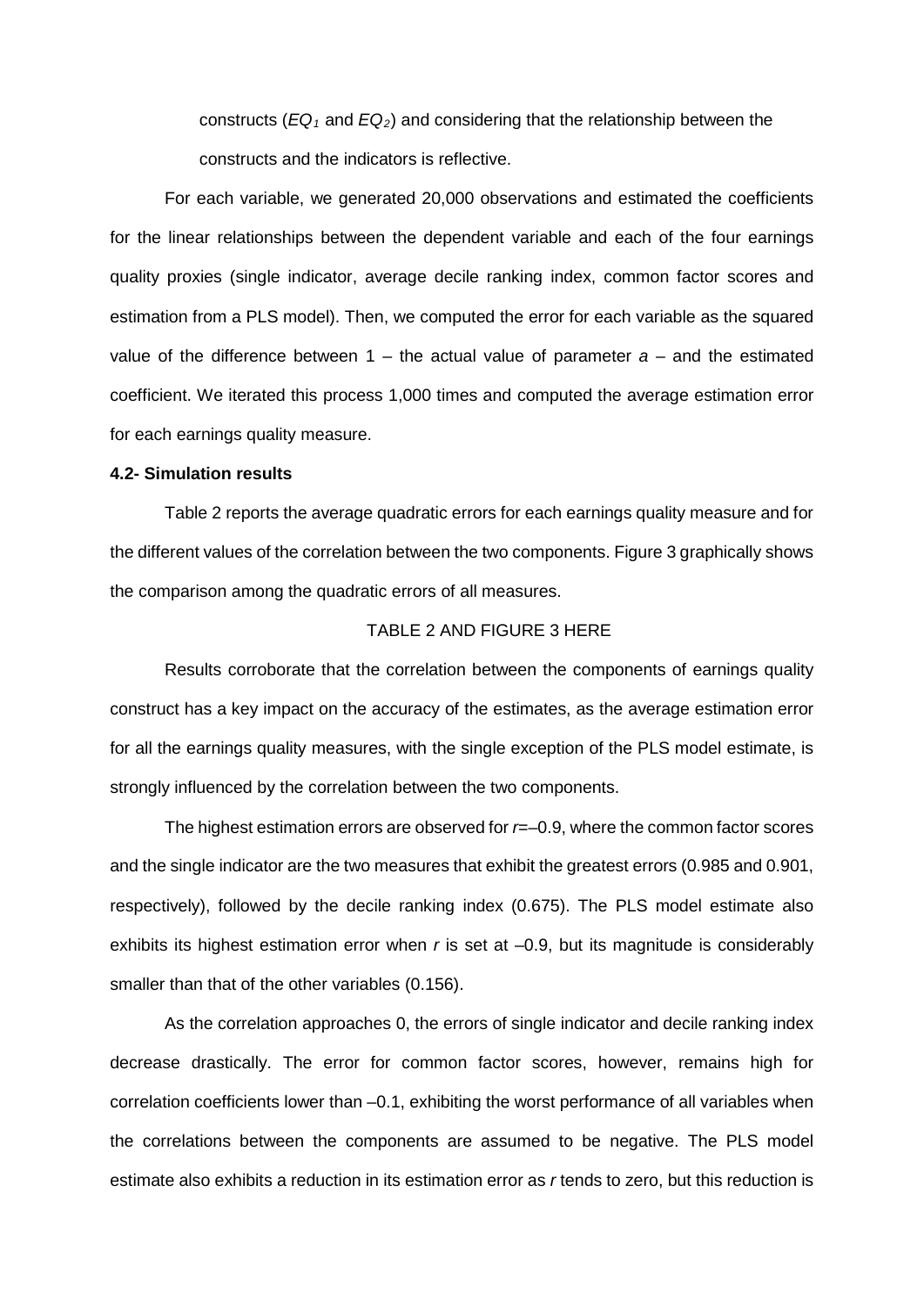much less steep than that observed for the other variables, showing that this measure is much more robust to the differences in the correlation between the components of the construct.

As the correlation becomes more positive, the estimation errors of all models continue to decrease but with different rhythm. Thus, single indicator reduction is similar to that observed for the negative values of the correlation. This maintained reduction implies that this variable exhibits the smallest estimation error of all methods for correlation coefficients near +1 (0.068 for *r*=+0.9, 0.092 for *r*=+0.8), although it exhibits the highest errors for correlations between  $+0.1$  and  $+0.5$ .

The reduction in the error for decile ranking index, however, becomes smoother than that observed for the negative correlations. Consequently, its estimation errors are only lower than single indicator for values of *r* between +0.1 and +0.5, and its errors are the highest for correlations higher than +0.5.

Common factor scores exhibit a large decrease in the error between  $r=-0.1$  and  $r=+0.1$ , maintaining the reduction in the estimation error for correlations higher than +0.1 but in a smoother way. This reduction makes common factor scores the second-best option for positive correlations between 0.1 and 0.5, as this approach was outperformed only by PLS regression; for stronger correlations, common factor scores exhibit similar or smaller errors than PLS model estimate, and common factor scores are outperformed only by single indicator for correlations greater than 0.8.

Finally, errors of the PLS method remain stable for positive values of the correlation between the components. It renders the smallest estimation errors for correlations below 0.7, and although it is outperformed by both single indicator and common factor scores for correlations higher than 0.8, the difference in the magnitude of the estimation errors of these three variables is not very relevant.

In summary, results prove that methods previously used in empirical research on earnings quality (single indicator, multivariable index, and common factor scores) are likely to produce biased estimations of the relationship between the earnings quality construct and a dependent variable. The size of this bias is expected to be higher if the correlation between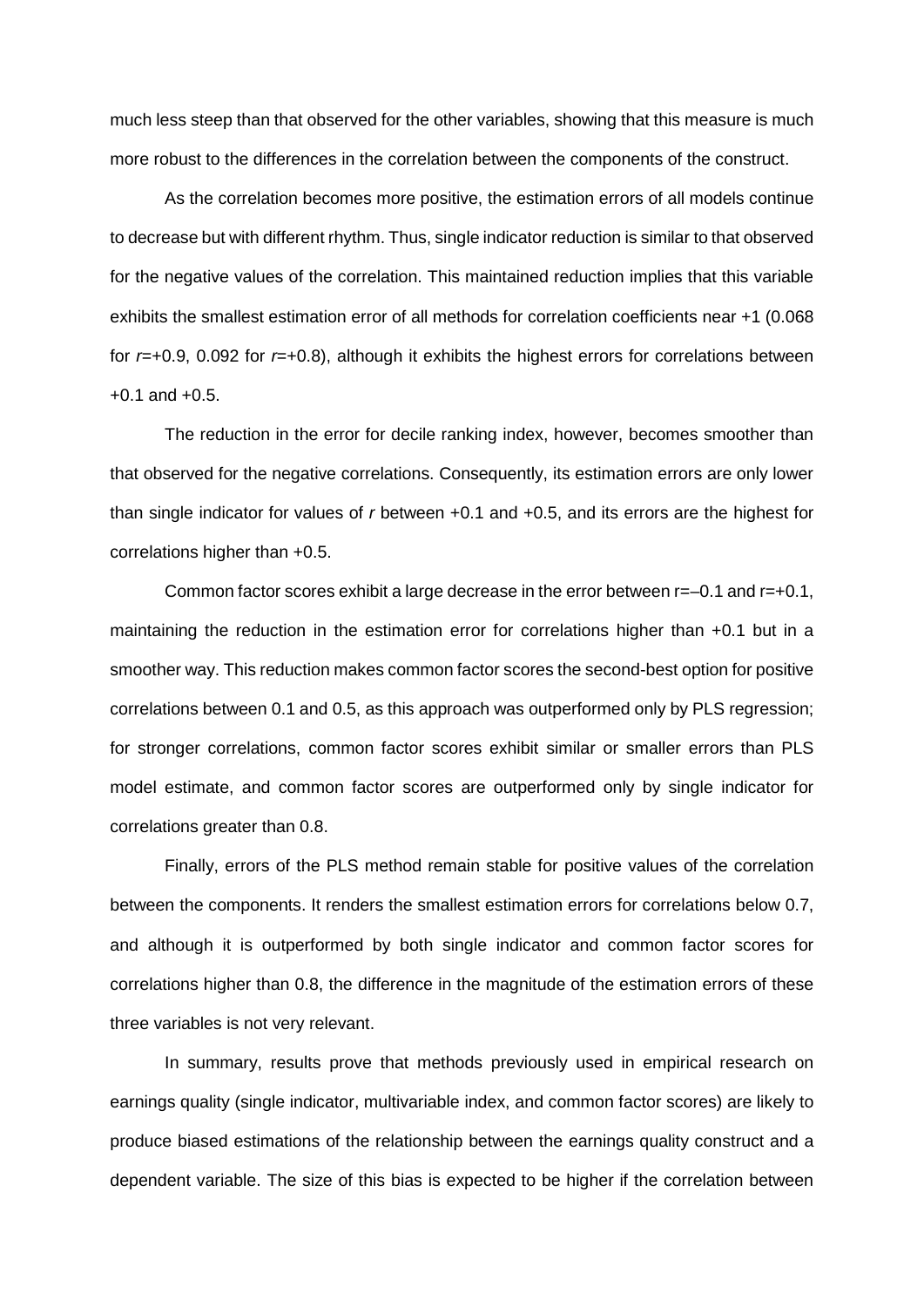the earnings quality dimensions is near 0 or if it becomes negative. PLS method, however, produces estimation errors that are much less sensitive to the correlation between the two components. These errors are smaller than those of the other three methods for values of the correlation that are near 0 or negative and are higher only for highly positive values of *r.*[9](#page-20-0)

In the specific case of earnings quality, however, research on the correlation between earnings quality properties is scant, and their results are often mixed (Licerán-Gutiérrez and Cano-Rodríguez, 2017). Dechow et al. (2010) performed an extensive analysis of the correlations between the different earnings quality indicators they reviewed, finding that, although significant statistically, the size of the correlations between the indicators was not economically significant, finding negative correlations in some cases. Additionally, Ewert and Wagenhofer (2015) studied the relationships among different earnings quality measures in a theoretical model, finding that these measures can react in opposite directions depending on the circumstances. Based on these results, it seems reasonable to expect that the correlation between earnings properties is not strong enough to favour the single indicator or common factor scores approach over the PLS model approach.

### **5- CONCLUDING REMARKS**

-

Despite the abundant research on earnings quality, conceptualization of the earnings quality construct has received very little attention. In this paper, we stress the importance of this conceptualization process and the need for an analysis of how empirical measures used to represent earnings quality are expected to be related with that construct.

Based on Dechow et al. (2010), we discuss the nature of the relationship between the different indicators of earnings quality that have been employed in previous empirical research and earnings quality construct. Applying Jarvis et al.'s (Jarvis et al., 2003) decision rules, we conclude that earnings properties identified by Dechow et al. (2010) can be considered dimensions of earnings quality construct, with a formative relationship among these properties

<span id="page-20-0"></span><sup>9</sup> It could be argued, however, that a highly positive correlation between the two components would make the difference between them much subtler, and it could even be considered that they are not different but rather the same components.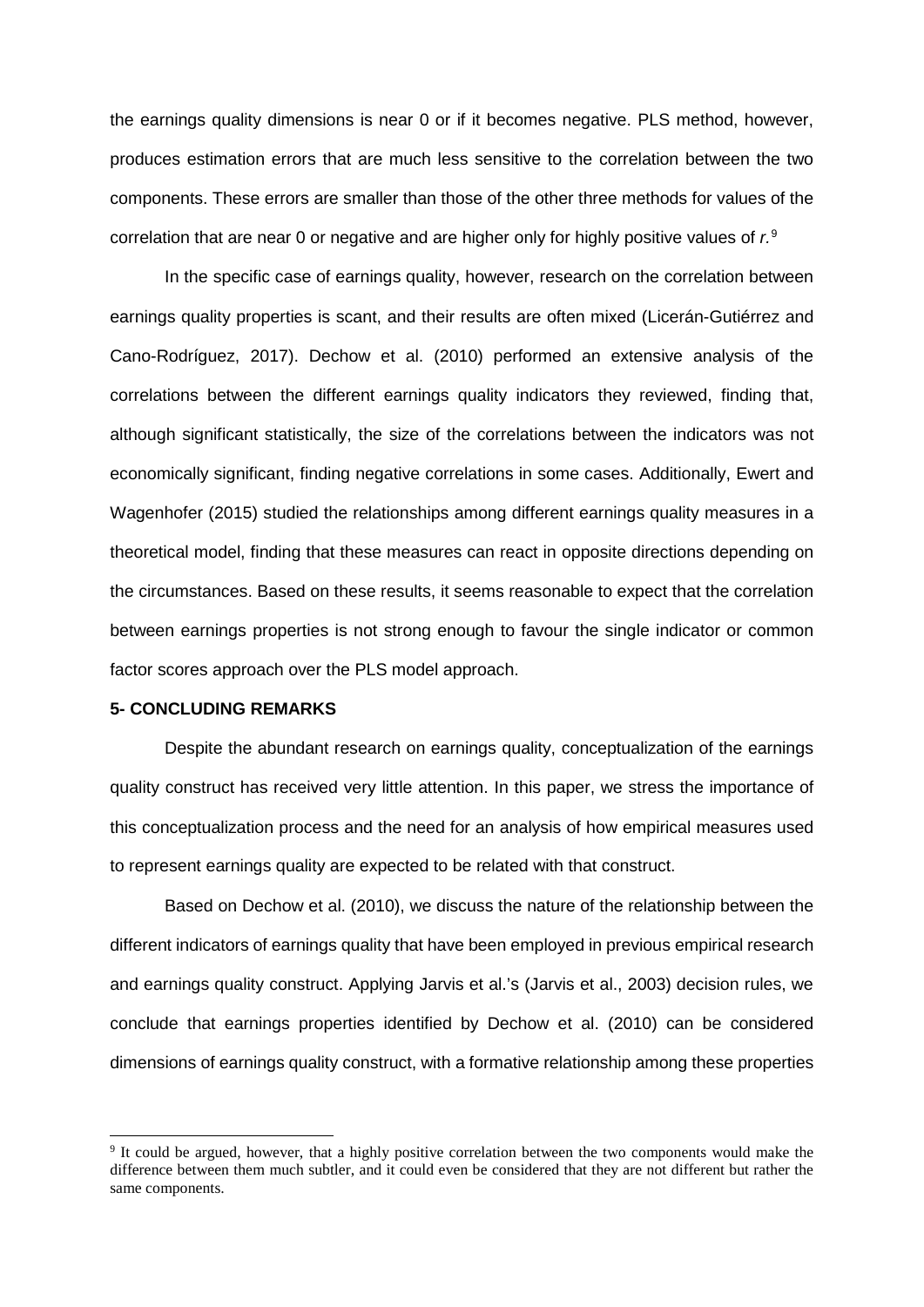and earnings quality, whereas investors' responsiveness to earnings and external indicators of misstatements can be considered reflections of earnings quality. The implications of this differentiation for empirical research on earnings quality are multiple. Thus, if a researcher aims to measure earnings quality through earnings properties, a formative approach should be used. The empirical implications of this type of relationship are that a full census of the dimensions that define earnings quality is necessary. If the researcher aims to measure earnings quality using investors' responsiveness to earnings or external indicators of earnings misstatements, the adopted approach should be a reflective one. In this case, a full census of indicators is not necessary, as all of them are reflections of the same construct. Finally, this classification would also be helpful for avoiding the use of reflective measures in a formative approach or formative measures in a reflective approach, as this misspecification is likely to produce important biases in the estimates.

Finally, we propose the use of second-generation regression methods to improve the estimates of the relationships between earnings quality construct and other variables. To demonstrate the suitability of such methods for empirical research on earnings quality, we have compared the performance of the three most widely used methods for measuring earnings quality (single indicator, decile ranking index and common factor scores) with the results of a second-generation regression method, namely, a PLS model. The results show that the three traditional methods produce estimation errors that are clearly higher than those generated by the PLS model, except when the correlations between the dimensions of earnings quality are near +1. The scant evidence on the correlations between the different earnings properties, however, indicates that these correlations are more likely to be near 0 or negative. The use of a PLS model, therefore, is advised to produce more accurate estimates.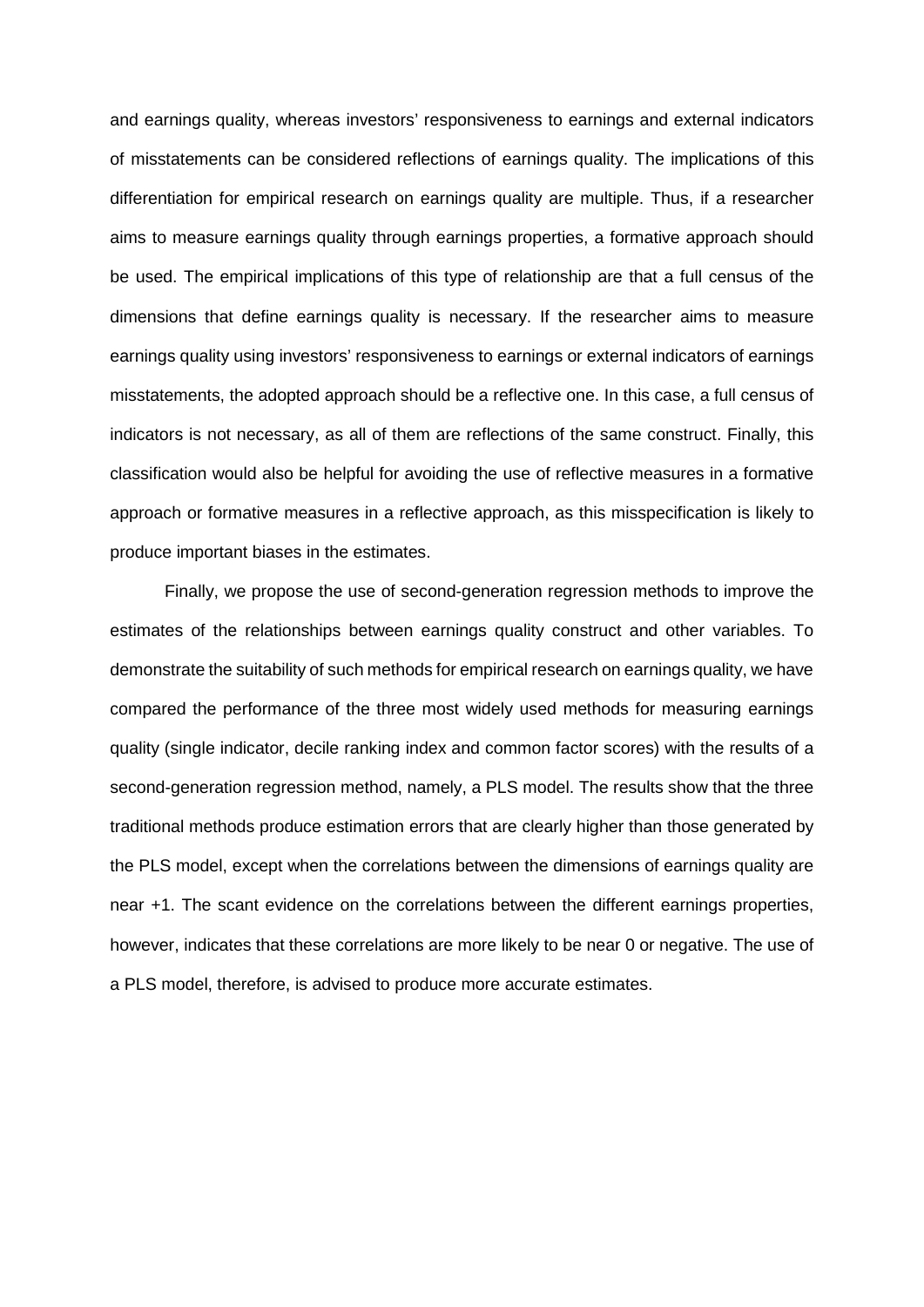### **REFERENCES**

- Aguirre-Urreta, M. I., & Marakas, G. M. (2012). Revisiting Bias Due to Construct Misspecificarion: Different Results from Considering Coefficients in Standardized Form. *MIS Quarterly*, *36*(1), 123–138.
- Babbie, E. (2017). *The basics of social research (7th ed.)*. (Cengage, Ed.) (7th ed.). Boston, United States.
- Bagozzi, R. (2011). Measurement and Meaning in Information Systems and Organizational Research: Methodological and Philosophical Foundations. *Management Information Systems Quarterly*, *35*(2), 261–292.
- Beatty, A., Liao, S., & Weber, J. (2010). Financial Reporting Quality, Private Information, Monitoring, and the Lease-versus-Buy Decision. *The Accounting Review*, *85*(4), 1215– 1238.
- Becker, J. M., Rai, A., & Rigdon, E. E. (2013). Predictive Validity and Formative Measurement in Structural Equation Modeling: Embracing Practical Relevance. *Thirty Fourth International Conference on Information Systems*, 1–19.
- Bhattacharya, N., Ecker, F., Olsson, P. M., & Schipper, K. (2012). Direct and mediated associations among earnings quality, information asymmetry, and the cost of equity. *The Accounting Review*, *87*(2), 449–482.
- Bhattacharya, U., Daouk, H., & Welker, M. (2003). The world price of earnings opacity. *The Accounting Review*, *78*(3), 641–678.
- Biddle, G. C., & Gilles Hilary. (2006). Accounting Quality and Firm-Level Capital Investment. *The Accounting Review*, *81*(5), 963–982.
- Bisbe, J., Batista-Foguet, J.-M., & Chenhall, R. (2007). Defining management accounting constructs: A methodological note on the risks of conceptual misspecification. *Accounting, Organizations and Society*, *32*(7–8), 789–820.
- Bollen, K. A. (2002). Latent variables in psychology and the social sciences. *Annual Review of Psychology*, *53*, 605–34.
- Bollen, K. A., & Bauldry, S. (2011). Three Cs in measurement models: causal indicators, composite indicators, and covariates. *Psychological Methods*, *16*(3), 265–84.
- Boulton, T. J., Smart, S. B., & Zutter, C. J. (2011). Earnings Quality and International IPO Underpricing. *The Accounting Review*, *86*(2), 483–505.
- Burgstahler, D. C., Hail, L., & Leuz, C. (2006). The Importance of Reporting Incentives: Earnings Management in European Private and Public Firms. *The Accounting Review*, *81*(5), 983–1016.
- Chang, W., Franke, G. R., & Lee, N. (2016). Comparing reflective and formative measures: New insights from relevant simulations. *Journal of Business Research*, *69*(8), 3177–3185.
- Dechow, P., Ge, W., & Schrand, C. (2010). Understanding earnings quality: A review of the proxies, their determinants and their consequences. *Journal of Accounting & Economics*, *50*(2/3), 344–401.
- Dechow, P., & Schrand, C. (2004). Earnings quality. *The Research Foundation of CFA Institute*.
- Doupnik, T. S. (2008). Influence of Culture on Earnings Management: A Note. *Abacus*, *44*(3), 317–340.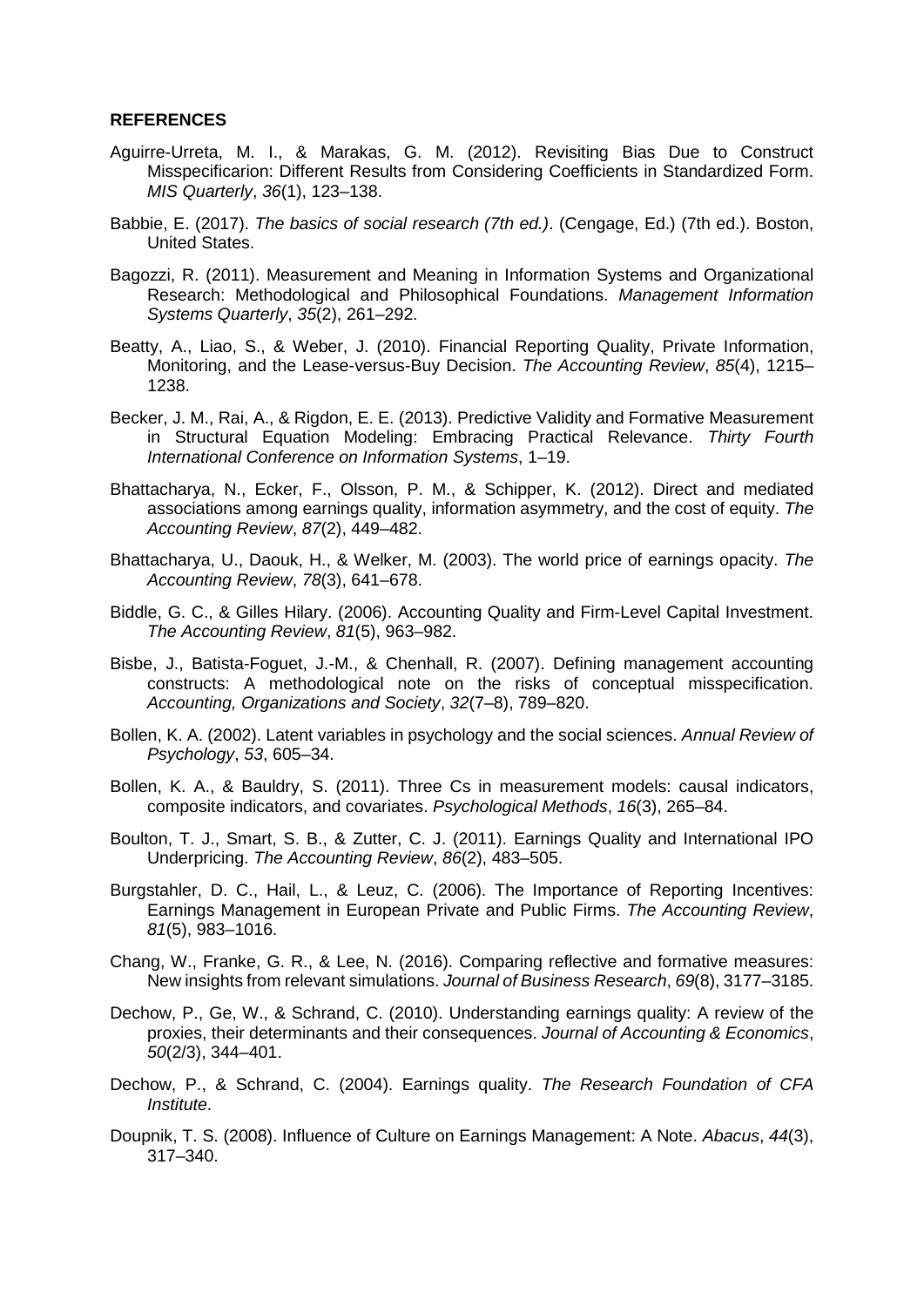- Edwards, J. R. (2001). Multidimensional Constructs in Organizational Behavior Research: An Integrative Analytical Framework. *Organizational Research Methods*, *4*(2), 144–192.
- Edwards, J. R., & Bagozzi, R. P. (2000). On the nature and direction of relationships between constructs and measures. *Psychological Methods*, *5*(2), 155–74.
- Ewert, R., & Wagenhofer, A. (2011). *Earnings Quality Metrics and What They Measure* (Working Paper). University of Graz.
- Ewert R. and A. Wagenhofer (2015), Economic Relations among Earnings Quality Measures, *Abacus*, 51 (3), 311–55.
- Francis, J., Nanda, D., & Olsson, P. (2008). Voluntary disclosure, earnings quality and cost of capital. *Journal of Accounting Research*, *46*(1), 53–99.
- Gaio, C., & Raposo, C. (2011). Earnings quality and firm valuation: International evidence. *Accounting and Finance*, *51*(2), 467–499.
- Gefen, D., Straub, D. W., & Boudreau, M.-C. (2000). Structural Equation Modeling and Regression : Guidelines for Research Practice. *Communications of the Association for Information Systems*, *4*, 7.
- Healy, P. M., Serafeim, G., Srinivasan, S., & Yu, G. (2014). Market competition, earnings management, and persistence in accounting profitability around the world. *Review of Accounting Studies*, *19*, 1281–1308.
- International Accounting Standards Board (IASB) (2010). *The Conceptual Framework for Financial Reporting*. London.
- Jarvis, C. B., MacKenzie, S. B., & Podsakoff, P. M. (2003). A Critical Review of Construct Indicators and Measurement Model Misspecification in Marketing and Consumer Research. *Journal of Consumer Research*, *30*(2), 199–218.
- Jung, B., Lee, W.-J., & Weber, D. P. (2014). Financial reporting quality and labor investment efficiency. *Contemporary Accounting Research*, *31*(4), 1047–1076.
- Kaplan, A. (1964). *The conduct of inquiry: methodology for behavioral science*. Chandler Pub. Co.
- Leuz, C., Nanda, D., & Wysocki, P. D. (2003). Earnings management and investor protection: an international comparison. *Journal of Financial Economics*, *69*(3), 505–527.
- Leuz, C., & Wysocki, P. D. (2016). The Economics of Disclosure and Financial Reporting Regulation: Evidence and Suggestions for Future Research. *Journal of Accounting Research*, *54*(2), 525–622.
- Licerán-Gutiérrez, A., & Cano-Rodríguez, M. (2017). A review on the multidimensional analysis of earnings qualilty. In *EAA Annual Congress* (pp. 1–28). Valencia.
- MacKenzie, S. B., Podsakoff, P. M., & Jarvis, C. B. (2005). The Problem of Measurement Model Misspecification in Behavioral and Organizational Research and Some Recommended Solutions. *Journal of Applied Psychology*, *90*(4), 710–730.
- Nitzl, C. (2016). The use of partial least squares structural equation modelling (PLS-SEM) in management accounting research: Directions for future theory development. *Journal of Accounting Literature*, *37*, 19–35.
- Sarstedt, M., Hair, J. F., Ringle, C. M., Thiele, K. O., & Gudergan, S. P. (2016). Estimation issues with PLS and CBSEM: Where the bias lies! *Journal of Business Research*, *69*(10), 3998–4010.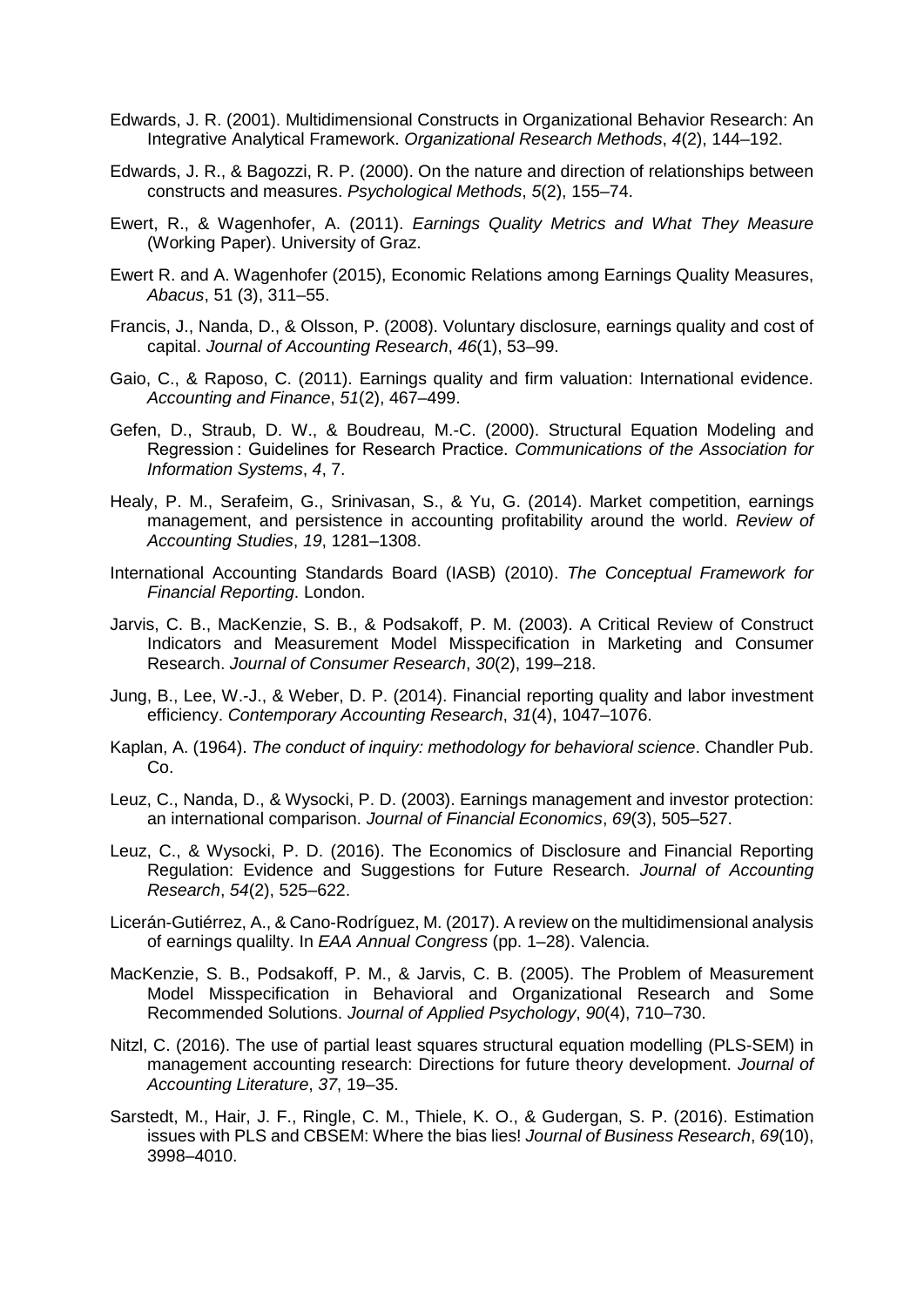Schipper, K., & Vincent, L. (2003). Earnings quality. *Accounting Horizons*, *17*, 97–110.

VanTendeloo, B., & Vanstraelen, A. (2008). Earnings Management and Audit Quality in Europe: Evidence from the Private Client Segment Market. *European Accounting Review*, *17*(3), 447–469.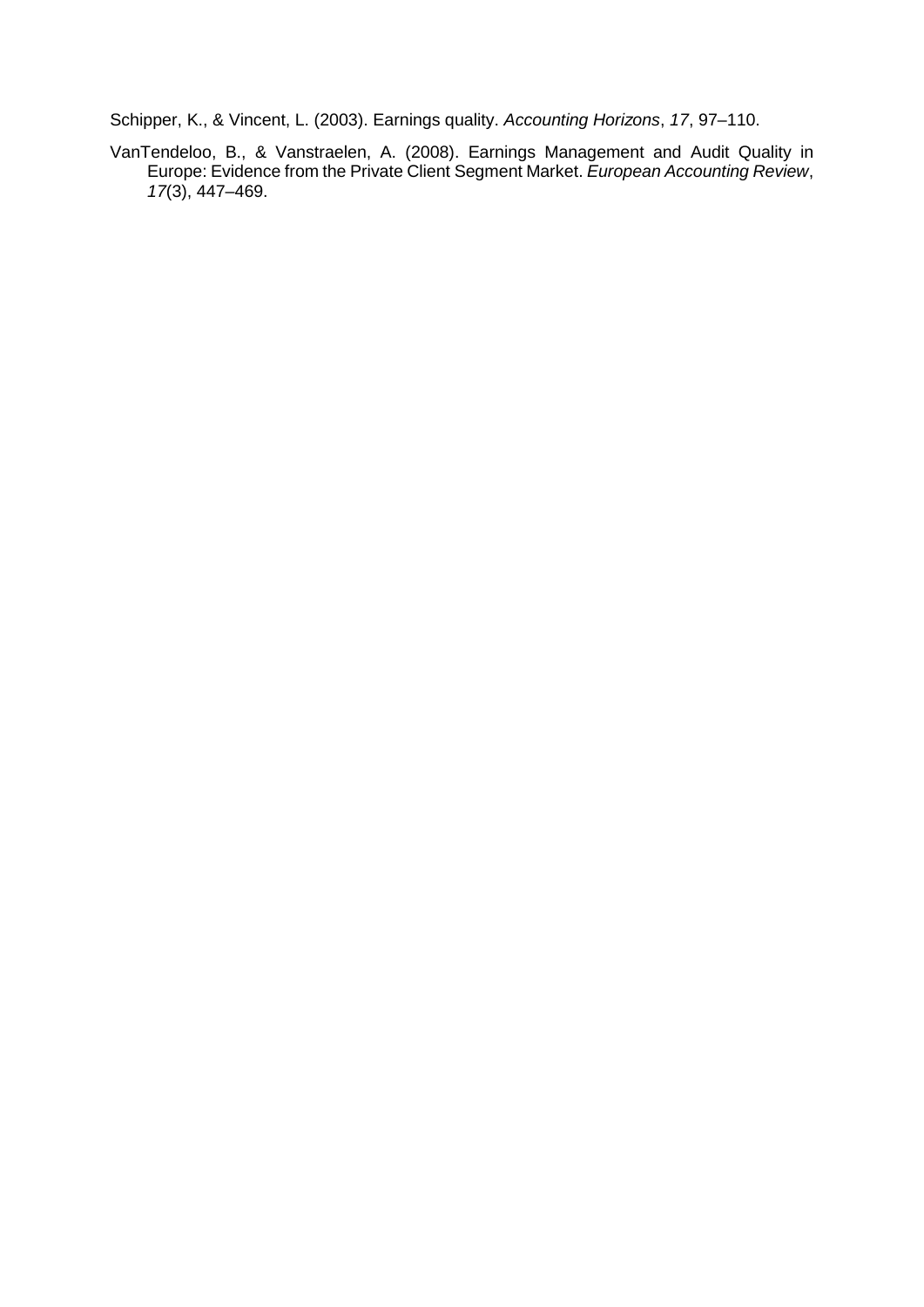### **TABLE 1. DECISION RULES FOR DIFFERENTIATING BETWEEN FORMATIVE**

## **AND REFLECTIVE MODELS (Jarvis et al., 2003)**

|                                                                       | <b>Formative model</b><br><b>Reflective model</b>                                                                                                                                                                       |                                                                                                                                                                                                                           |  |
|-----------------------------------------------------------------------|-------------------------------------------------------------------------------------------------------------------------------------------------------------------------------------------------------------------------|---------------------------------------------------------------------------------------------------------------------------------------------------------------------------------------------------------------------------|--|
| <b>Criterion 1. Direction of</b><br>causality                         | • From items to construct<br>• Indicators define<br>characteristics of the construct                                                                                                                                    | • From construct to item<br>• Indicators are<br>manifestations of the<br>construct                                                                                                                                        |  |
|                                                                       | • Changes in the indicators<br>produce changes in the<br>construct<br>• Changes in the construct<br>should not produce changes in<br>the indicators                                                                     | • Changes in the indicators<br>should not produce<br>changes in the construct<br>• Changes in the construct<br>produce changes in the<br>indicators                                                                       |  |
| <b>Criterion 2.</b><br>Interchangeability of<br><i>indicators</i>     | $\bullet$ Indicators are not<br>interchangeable<br>• Indicators need not have the<br>same or similar content or<br>share a common theme<br>• Dropping one indicator alters<br>the conceptual domain of the<br>construct | · Indicators are<br>interchangeable<br>• Indicators should have<br>the same or similar<br>content and share a<br>common theme<br>• Dropping one indicator<br>does not affect the<br>conceptual domain of the<br>construct |  |
| <b>Criterion 3. Covariation</b><br>among the indicators               | • It is not necessary for<br>indicators to covary with each<br>other<br>• Changes in one indicator are<br>not necessarily associated with<br>changes in the other indicators                                            | • Indicators are expected to<br>covary with each other<br>• Changes in one indicator<br>are associated with<br>changes in the other<br>indicators                                                                         |  |
| <b>Criterion 4. Nomological</b><br>network of construct<br>indicators | • Nomological network may<br>differ across indicators<br>• Indicators are not required to<br>have the same antecedents and<br>consequences                                                                              | • Same nomological<br>network for all the<br>indicators<br>• Indicators are required to<br>have the same<br>antecedents and                                                                                               |  |

consequences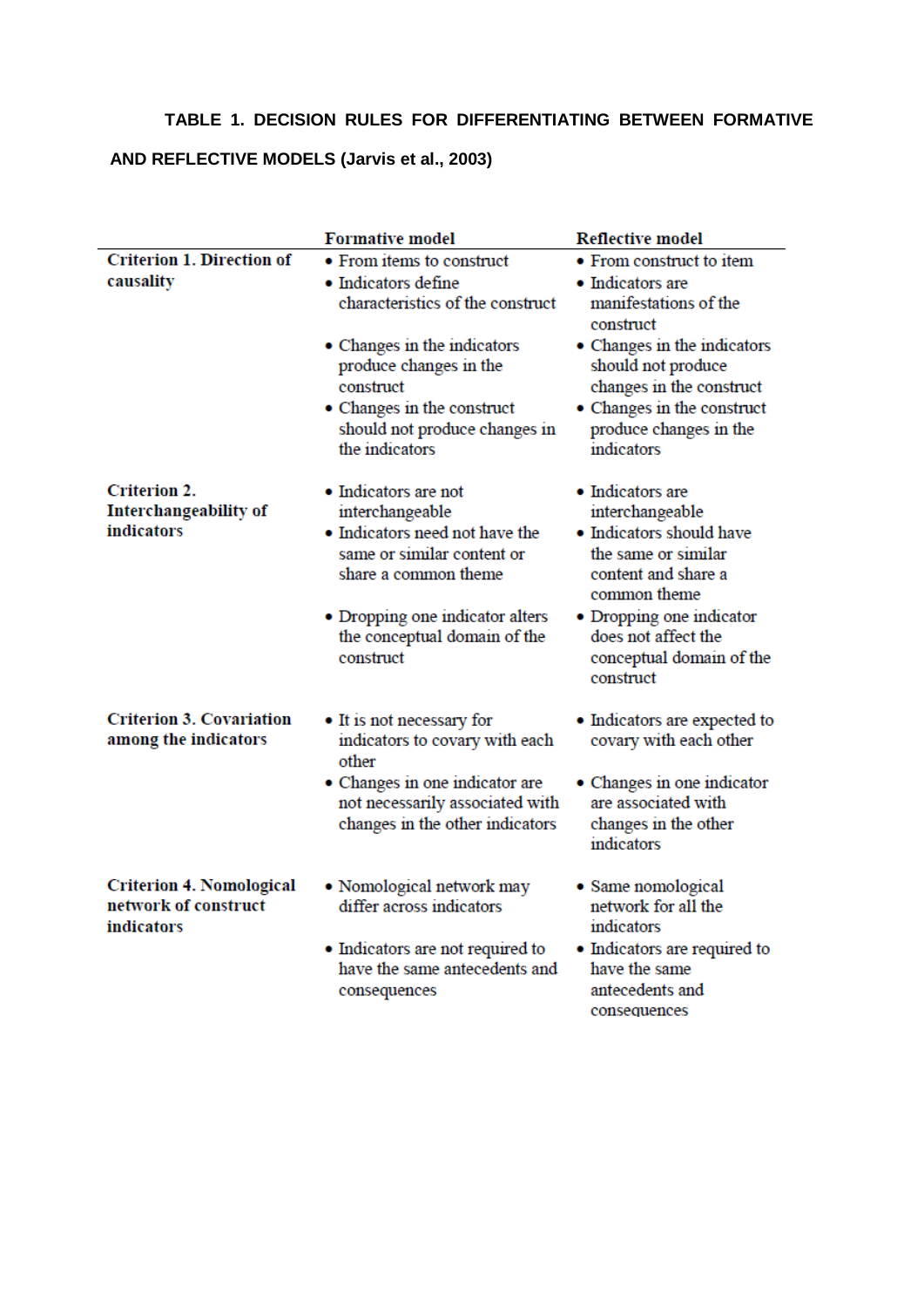### **TABLE 2. RESULTS OF THE SIMULATION PROCESS**

| r      | Single<br>indicator | <b>Decile ranking</b><br>index | Common<br>factor scores | <b>PLS</b> model |
|--------|---------------------|--------------------------------|-------------------------|------------------|
| $-0.9$ | 0.901               | 0.675                          | 0.985                   | 0.156            |
| $-0.8$ | 0.840               | 0.549                          | 0.945                   | 0.146            |
| $-0.7$ | 0.782               | 0.480                          | 0.978                   | 0.134            |
| $-0.6$ | 0.709               | 0.431                          | 0.985                   | 0.133            |
| $-0.5$ | 0.642               | 0.381                          | 0.944                   | 0.132            |
| $-0.4$ | 0.568               | 0.352                          | 0.951                   | 0.130            |
| $-0.3$ | 0.550               | 0.322                          | 0.932                   | 0.128            |
| $-0.2$ | 0.467               | 0.298                          | 0.878                   | 0.123            |
| $-0.1$ | 0.458               | 0.270                          | 0.775                   | 0.122            |
| 0.0    | 0.379               | 0.253                          | 0.457                   | 0.122            |
| $+0.1$ | 0.338               | 0.235                          | 0.228                   | 0.123            |
| $+0.2$ | 0.302               | 0.216                          | 0.184                   | 0.120            |
| $+0.3$ | 0.265               | 0.200                          | 0.164                   | 0.115            |
| $+0.4$ | 0.228               | 0.190                          | 0.154                   | 0.117            |
| $+0.5$ | 0.186               | 0.178                          | 0.141                   | 0.118            |
| $+0.6$ | 0.147               | 0.169                          | 0.132                   | 0.118            |
| $+0.7$ | 0.123               | 0.159                          | 0.123                   | 0.117            |
| $+0.8$ | 0.092               | 0.148                          | 0.111                   | 0.113            |
| $+0.9$ | 0.068               | 0.141                          | 0.103                   | 0.112            |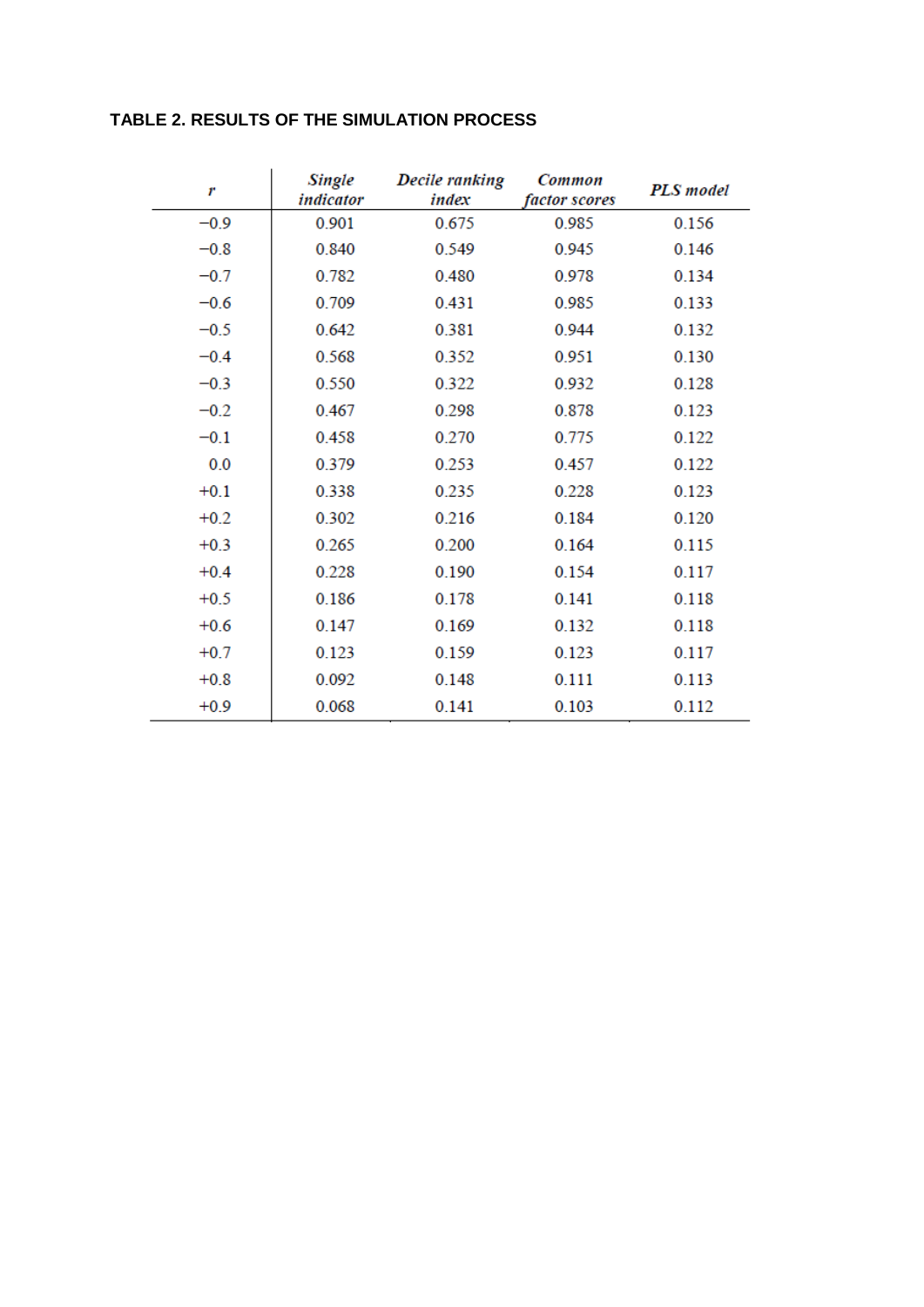## **FIGURE 1**

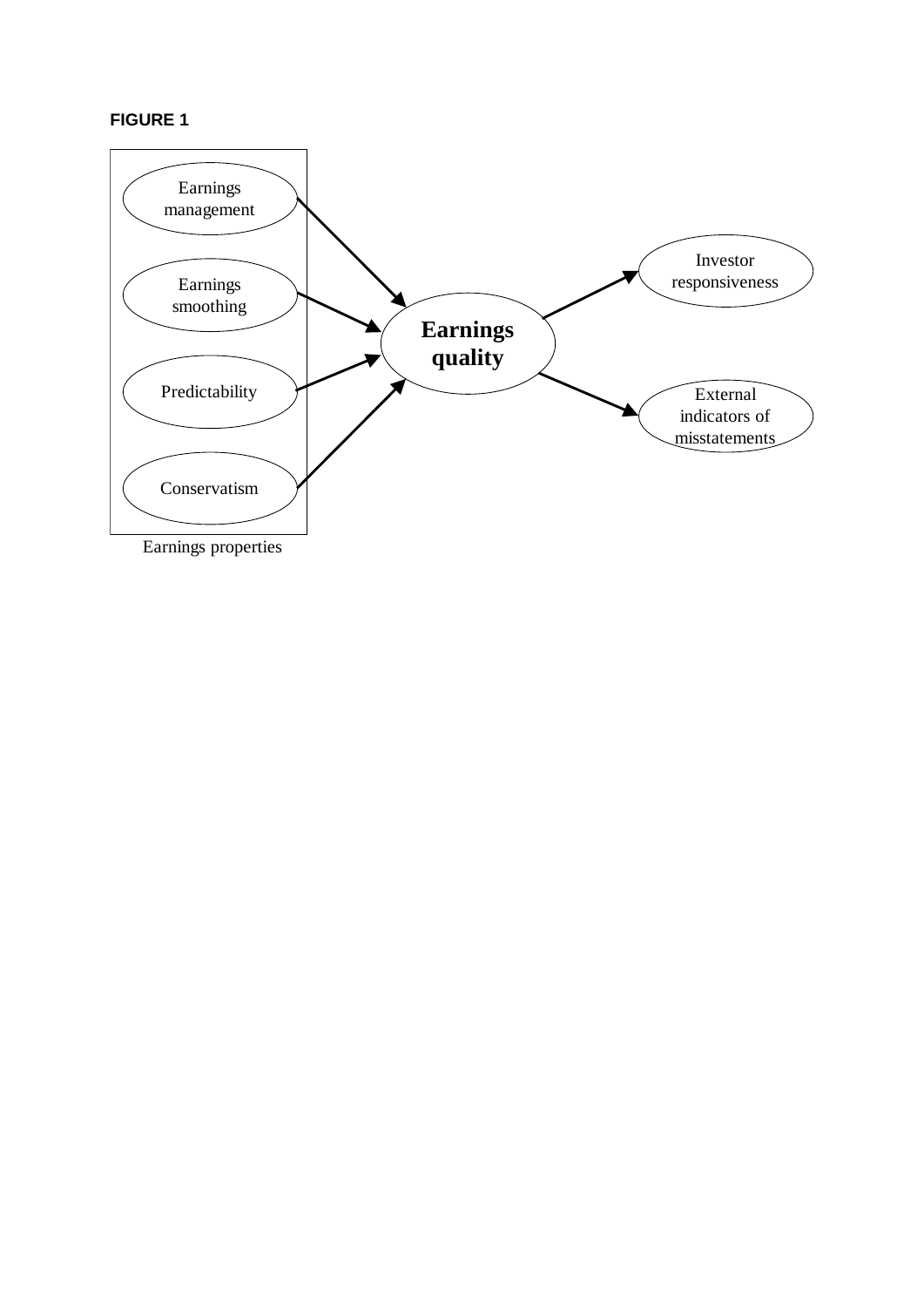**FIGURE 2**